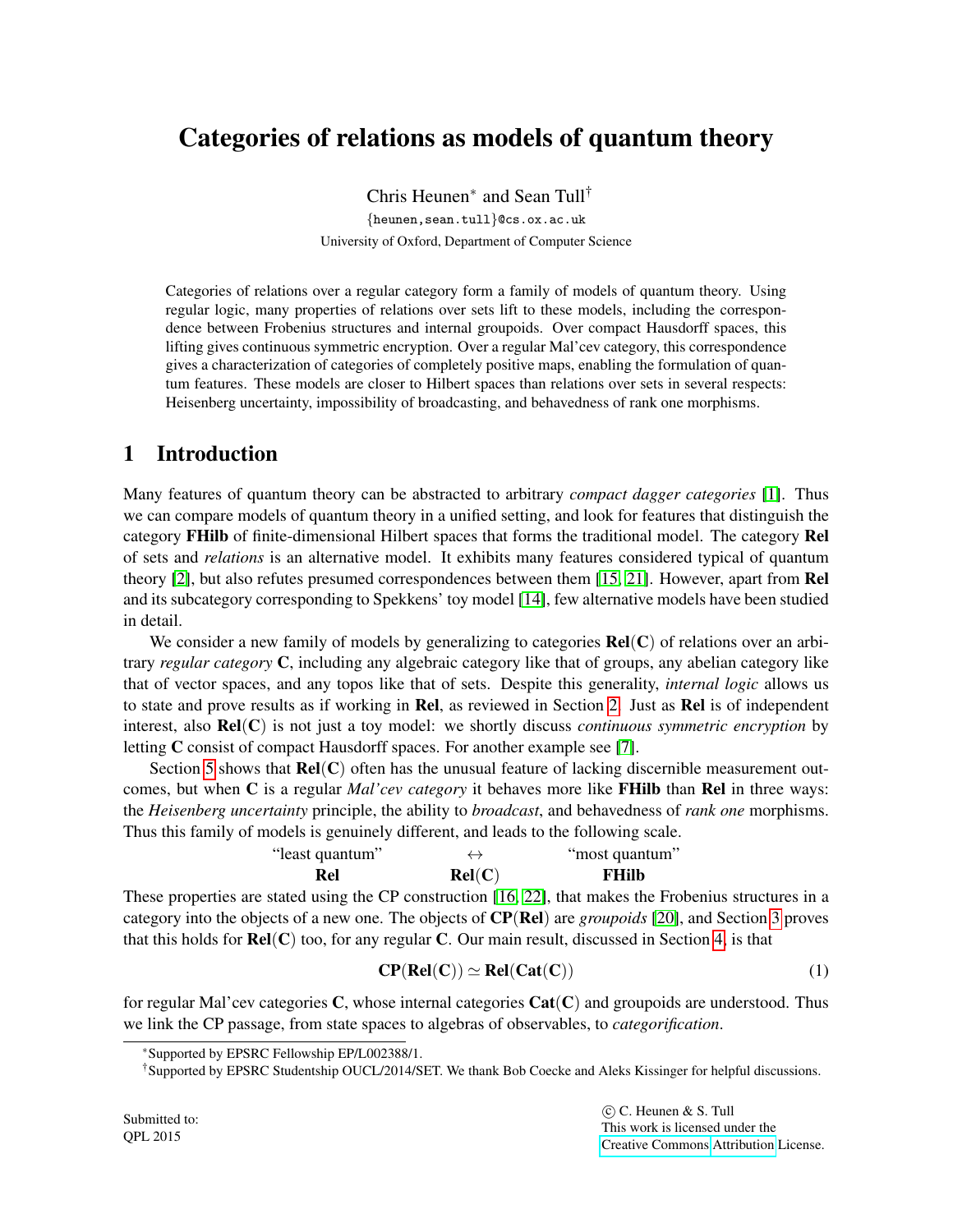Notation We briefly recall the *graphical calculus* for monoidal dagger categories; for more detail, see [\[26\]](#page-12-6). Morphisms  $f$  are drawn as  $\boxed{f}$ ; composition, tensor product, and dagger, as:



Distinguished morphisms are depicted with special diagrams: the identity  $A \rightarrow A$  is just the line,  $\vert$ ; the (identity on) the monoidal unit object *I* is the empty picture, and the swap map of symmetric monoidal categories becomes  $\times$ . In particular, we will draw  $\oint$ :  $A \otimes A \to A$  and  $\oint$ :  $I \to A$  for the multiplication and unit of *Frobenius structures*, made precise in Definition [3.1](#page-4-1) below.

**Continuous symmetric encryption** We now illustrate the utility of  $Rel(C)$  in its own right, not as a toy model. The case  $C = Set$  can model symmetric encryption [\[29\]](#page-12-7), and the same techniques apply to any regular C. A *symmetric encryption protocol* in Rel(C) is specified by an *encryption* morphism  $E: M \times K \rightarrow E$  relating *plaintext P* and *key K* to *ciphertext C*, satisfying:



The Frobenius structure here is the canonical copying and deleting that is available in  $Rel(C)$  [\[11\]](#page-12-8). Equivalently,  $(\forall p: P, k: K)(\exists c: C) E(p,k,c)$  and  $E(p,k,c) \wedge E(p',k,c) \Rightarrow p = p'$ . The protocol is secure when no information about plaintext can be deduced from ciphertext without the key:

$$
\begin{array}{ccc}\nC & & & C \\
E & & & \downarrow \\
\hline\nE & & & \downarrow \\
P & & & P\n\end{array}
$$

For example, *one-time pad encryption* is the following secure encryption protocol in Rel: take *P*, *K* and *C* to be the set  $\{f: [1, \ldots, n] \to G\}$  of messages in a given group *G* of length *n*, and take *E* to be the function  $E(p, k)(t) = p(t)k(t)$  [\[29\]](#page-12-7). A *continuous* version can be described in the category **Rel(KHaus**) of relations over compact Hausdorff spaces. An analogue signal is a continuous function from an interval  $[0,T] \subseteq \mathbb{R}$  to the unit circle  $S^1 \subseteq \mathbb{C}$ . Take *P*, *K* and *C* to be the space of such signals (under the product topology) and set  $E(p, k)(t) = p(t)k(t)$ . The latter protocol is useful when encrypting *e.g.* (continuous) speech rather than (discrete) strings of text, and was proven secure by Shannon himself  $[28]$ . <sup>[1](#page-1-0)</sup>

<span id="page-1-0"></span><sup>&</sup>lt;sup>1</sup>Caveat: the latter protocol requires arbitrary key signals. Practically, Alice could sample her signal at some points, and then transmit using (discrete) one-time pad encryption; Bob can then reconstruct an approximation of the signal. Shannon describes how to generate noise that, when sampled at a given frequency, provides a secure key. Thus the former protocol approximates the latter to any resolution.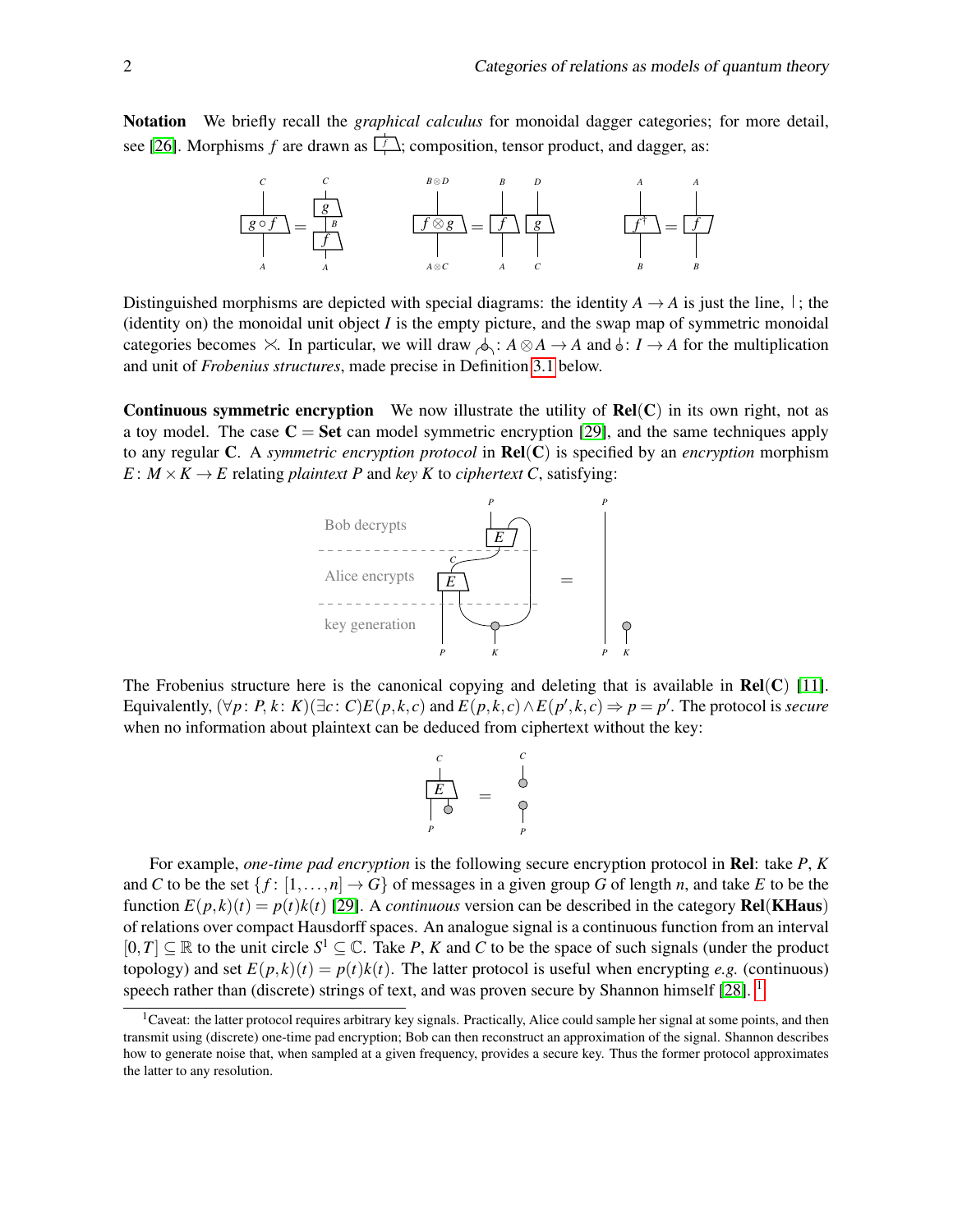Future work This work is in its early stages, and opens many directions of investigation.

- The *proof technique* of internal (regular) logic is very useful. We intend to develop a *graphical* version, where wires in string diagrams can be annotated with 'elements', and investigate its expressiveness [\[27\]](#page-12-10).
- The correspondence [\(1\)](#page-0-0) between groupoids and operator algebra remains to be understood, perhaps through so-called *groupoidification* [\[24\]](#page-12-11). If C is *exact* Mal'cev, so is Cat(C) [\[18,](#page-12-12) 3.2]. Hence  $\mathbf{CP}(\mathbf{Rel}(\mathbf{Cat}^n(\mathbf{C}))) \simeq \mathbf{Rel}(\mathbf{Cat}^{n+1}(\mathbf{C}))$ , leading to *higher categories*.
- Internal categories in the category of groups are *crossed modules* [\[8\]](#page-11-3). Tools from categorical quantum mechanics might shed light on crossed modules, or vice versa. In general, standard notions from categorical quantum mechanics should be investigated in  $Rel(C)$ , such as (strong) *complementarity* of Frobenius structures [\[12\]](#page-12-13).
- Relation-like categories have been axiomatized: as *allegories* by Freyd and Scedrov [\[17\]](#page-12-14), and as *bicategories of relations* by Carboni and Walters [\[11\]](#page-12-8). We hope to extend our study to these more general settings.

## <span id="page-2-0"></span>2 Categories of relations and regular logic

This section describes regular categories, and their internal regular logic, by way of example; for more information, see [\[9\]](#page-11-4). We will be led by the construction of Rel from the category Set of sets and functions. Of course, both categories have the same objects. The issue is how to describe relations and their composition in terms of functions.

Observe that a relation  $R \subseteq A \times B$  induces a pair of functions  $R_1: R \to A$  and  $R_2: R \to B$ , namely  $(a,b) \mapsto a$  and  $(a,b) \mapsto b$ . Moreover, the inclusion  $R \hookrightarrow A \times B$  is monic. Equivalently, the two functions  $R_1, R_2$  are *jointly monic*, and conversely, any two jointly monic functions  $A \overset{R_1}{\leftarrow} R \overset{R_2}{\rightarrow} B$  determine a relation  $R \subseteq A \times B$ . Thus we can describe relations in terms of functions. Composition of relations is given in these terms by pullback:

<span id="page-2-1"></span>

The pullback itself is not good enough, as  $R \times_B S \to A \times C$  might not be monic. To ensure this, we have to factor that function as a surjection followed by an injection, and consider its image  $S \circ R$ . Because pullbacks of surjections are surjections, the subobject  $S \circ R$  is unique, giving a well-defined category **Rel**.

All in all, we have used the following properties of Set: it has products, pullbacks, a way to factorize morphisms as injections after surjections via their images, and stability of surjections under pullback. Generalizing surjections to regular epimorphisms leads to regular categories.

Definition 2.1. An epimorphism is *regular* when it is a coequalizer. The *kernel pair* of a morphism  $f: A \to B$  is a pullback cone of  $A \stackrel{f}{\to} B \stackrel{f}{\leftarrow} A$ . A category is *regular* when it has finite limits, coequalizers of kernel pairs, and regular epimorphisms are stable under pullback.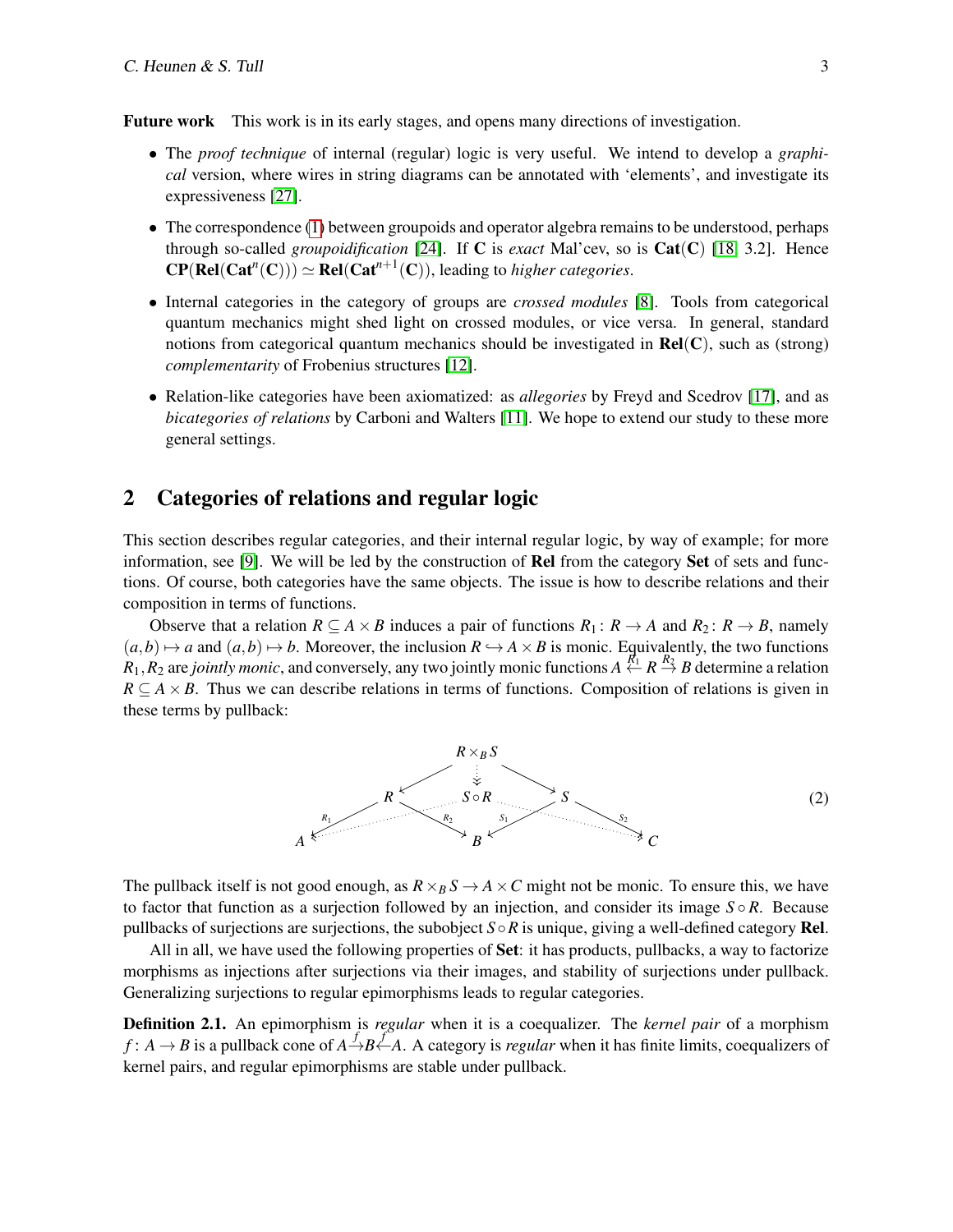Example 2.2. Examples of regular categories abound: any topos, such as Set; any algebraic variety, such as the categories Gp of groups, Rng of rings, or Vect*<sup>k</sup>* of vector spaces; any category monadic over Set, such as **KHaus**; any abelian category, such as the category  $\text{Mod}_R$  of modules over a ring; any bounded meet-semilattice, considered as a category; any functor category  $[C, D]$  to regular **D**.

There is another way to consider the construction [\(2\)](#page-2-1), namely by *regular logic*. This is the fragment of first order logic whose formulae use only the connectives  $\exists$  and  $\wedge$  and equality. In Set, we can describe [\(2\)](#page-2-1) using a regular formula as

$$
S \circ R = \{(a, c) \in A \times C \mid (\exists b \in B) R(a, b) \land S(b, c)\}.
$$
\n(3)

This makes sense in any regular category C: any regular formula  $\phi$  whose function symbols are morphisms in C and whose relation symbols are subobjects in C inductively defines a subobject  $[(a_1, \ldots, a_n) \in$  $A_1 \times \ldots \times A_n | \phi \| \rightarrowtail A_1 \times \cdots \times A_n$  as follows. Equality  $\llbracket a \in A | f(a) = g(a) \rrbracket$  is interpreted as the equalizer of  $f, g: A \to B$ . Conjunction  $[ a \in A \mid R(a) \wedge S(a) ]$  is interpreted as the pullback of  $R, S \to A$ . Existential quantification  $[a \in A \mid (\exists b \in B)R(a, b)]$  is interpreted as the image of  $R \rightarrow A \times B \stackrel{\pi}{\rightarrow} A$ . This gives two equivalent ways to define our main object of study.

**Definition 2.3.** Let C be a regular category. Its category  $Rel(C)$  of relations has the same objects as **C**, and subobjects  $R \rightarrow A \times B$  as morphisms  $A \rightarrow B$ , with diagonal maps  $A \rightarrow A \times A$  as identities, under composition [\(2\)](#page-2-1), or equivalently  $S \circ R = \mathbb{I}(a, c) \in A \times C \mid (\exists b \in B) R(a, b) \wedge S(b, c) \mathbb{I}.$ 

We denote morphisms in **Rel**(C) as  $R: A \rightarrow B$ , and the corresponding subobject in C as  $R \rightarrow A \times B$ . The category  $\text{Rel}(C)$  is a compact dagger category with the product  $\times$  of C inducing  $\otimes$  in  $\text{Rel}(C)$  (where it is no longer a cartesian product), and  $R^{\dagger}(b,a) \Leftrightarrow R(a,b)$ . Every object *A* is self-dual with canonical cup  $[(a, b) \in A \times A \mid a = b]$ , and swap maps defined similarly.

**Example 2.4. Rel(Set)** is **Rel**, so this is a genuine generalization; **Rel(Gp)** has subgroups  $R \le G \times H$  as morphisms  $G \to H$ ; **Rel**(Vect<sub>k</sub>) has subspaces  $K \leq V \oplus W$  as morphisms  $V \to W$  (*cf.* [\[7\]](#page-11-2)).

Whenever one can derive an implication  $\phi \Rightarrow \psi$  in regular logic, it follows that  $\llbracket \phi \rrbracket \leq \llbracket \psi \rrbracket$  as subobjects. This allows us to state and prove (regular) theorems in  $\text{Rel}(C)$  as if reasoning in Rel. The following lemma works out an example of this technique; the rest of this paper will not be so painstakingly precise. As in **Set**, a relation *R*:  $A \rightarrow A$  is called *symmetric* when  $R(a,b) \iff R(b,a)$ , *reflexive* when  $[a \in A \mid R(a,a)] = A$ , and transitive when  $R(a,b) \wedge R(b,c) \Rightarrow R(a,c)$ , equivalently  $R \circ R \leq R$ . A symmetric, reflexive and transitive relation is called an *equivalence relation*. As in any dagger category, a relation is called *positive* when it is of the form *S* † ◦ *S* for some relation *S*.

<span id="page-3-0"></span>**Lemma 2.5.** Any positive relation *R*: *A*  $\rightarrow$  *A* in **C** regular is symmetric and satisfies  $R(a,b) \Rightarrow R(a,a)$ .

*Proof.* Since *R* is positive we have that  $R = S^{\dagger} \circ S$ , for some relation  $S : A \rightarrow B$ . Then *R* is symmetric since  $R = S^{\dagger} \circ S = (S^{\dagger} \circ S)^{\dagger} = R^{\dagger}$ . Further,

$$
R = S^{\dagger} \circ S = [[a, b) \in A \times A \mid (\exists c \in B) S(a, c) \land S(b, c)]
$$
 (definition of  $\circ$  and  $\dagger$ )  
\n
$$
\leq [[a, b) \in A \times A \mid (\exists c \in B) S(a, c)]
$$
  
\n
$$
= [[a, b) \in A \times A \mid R(a, a)]
$$
  
\n
$$
( \exists \text{ preserves the order of subobjects})
$$

demonstrating that  $R(a,b) \Rightarrow R(a,a)$ .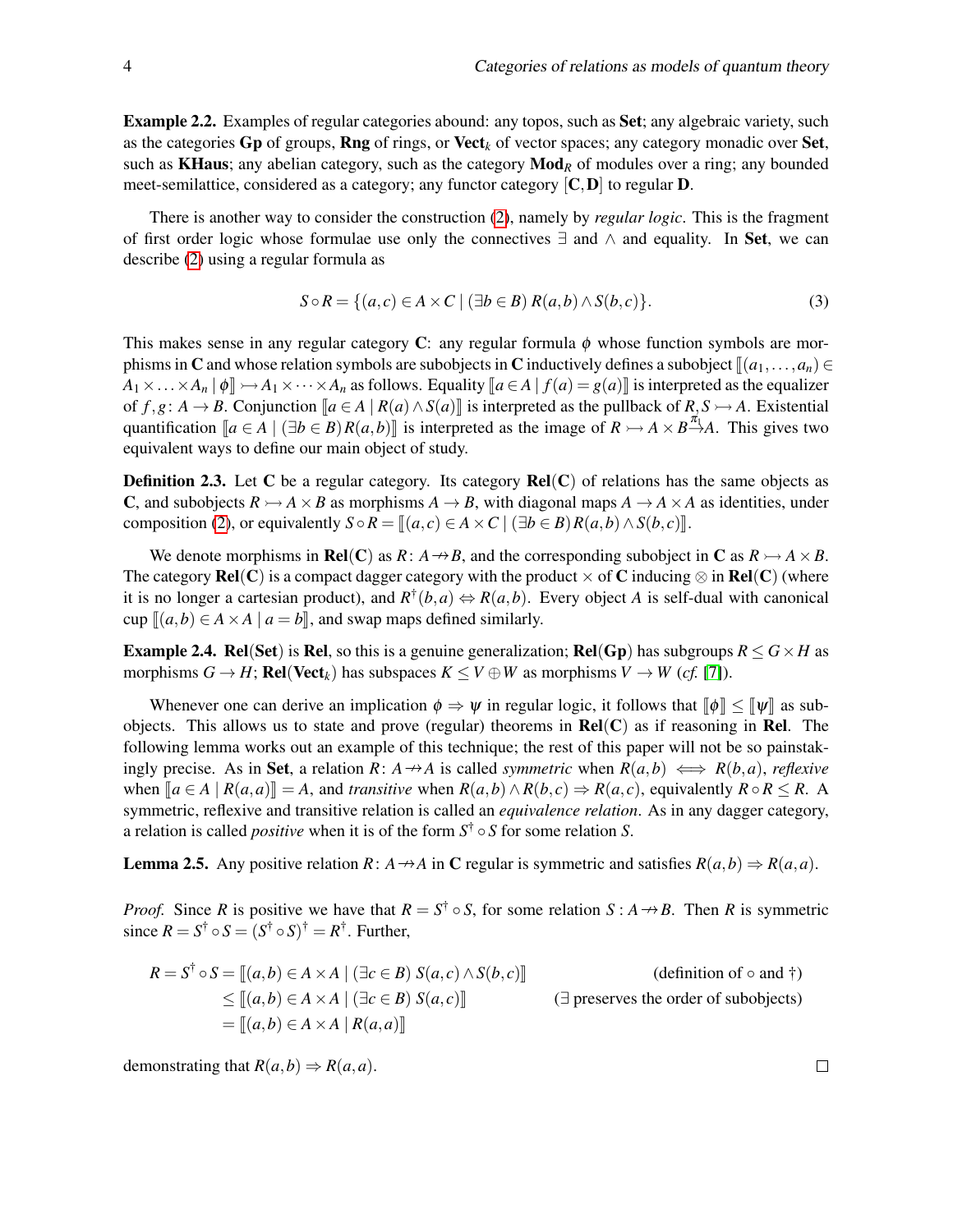#### <span id="page-4-0"></span>3 Groupoids and completely positive maps

Frobenius structures play a central role in categorical quantum mechanics, representing C\*-algebras in **FHilb** [\[30\]](#page-12-15). In **Rel**, they represent groupoids [\[20\]](#page-12-5). Theorem [3.4](#page-4-2) below generalizes this to **Rel**(C) for any regular C, by noting that the proof can be stated in regular logic.

<span id="page-4-1"></span>Definition 3.1. A *special dagger Frobenius structure* in a dagger monoidal category is an object *A* with morphisms  $\phi$ :  $A \otimes A \rightarrow A$  and  $\phi$ :  $I \rightarrow A$  satisfying *unitality*, *associativity*, *speciality*, and the *Frobenius law*:

$$
\text{sech} = \left| \frac{1}{\sqrt{2}} \right| \text{sech} = \text{sech} \qquad \text{sech} = \text{sech} \qquad \text{sech} = \text{sech} \qquad \text{sech} = \text{sech} \qquad \text{sech} = \text{sech} \qquad \text{sech} = \text{sech} \qquad \text{sech} = \text{sech} \qquad \text{sech} = \text{sech} \qquad \text{sech} = \text{sech} \qquad \text{sech} = \text{sech} \qquad \text{sech} = \text{sech} \qquad \text{sech} = \text{sech} \qquad \text{sech} = \text{sech} \qquad \text{sech} = \text{sech} \qquad \text{sech} = \text{sech} \qquad \text{sech} = \text{sech} \qquad \text{sech} = \text{sech} \qquad \text{sech} = \text{sech} \qquad \text{sech} = \text{sech} \qquad \text{sech} = \text{sech} \qquad \text{sech} = \text{sech} \qquad \text{sech} = \text{sech} \qquad \text{sech} = \text{sech} \qquad \text{sech} = \text{sech} \qquad \text{sech} = \text{sech} \qquad \text{sech} = \text{sech} \qquad \text{sech} = \text{sech} \qquad \text{sech} = \text{sech} \qquad \text{sech} = \text{sech} \qquad \text{sech} = \text{sech} \qquad \text{sech} = \text{sech} \qquad \text{sech} = \text{sech} \qquad \text{sech} = \text{sech} \qquad \text{sech} = \text{sech} \qquad \text{sech} = \text{sech} \qquad \text{sech} = \text{sech} \qquad \text{sech} = \text{sech} \qquad \text{sech} = \text{sech} \qquad \text{sech} = \text{sech} \qquad \text{sech} = \text{sech} \qquad \text{sech} = \text{sech} \qquad \text{sech} = \text{sech} \qquad \text{sech} = \text{sech} \qquad \text{sech} = \text{sech} \qquad \text{sech} = \text{sech} \qquad \text{sech} = \text{sech} \qquad \
$$

It is *commutative* when  $\phi_0 \circ \times = \phi_1$ .

**Definition 3.2.** An *internal category* in a finitely complete category consists of objects  $C_0$  (objects) and *C*<sup>1</sup> (morphisms), and morphisms *s* (source), *t* (target), *u* (identity), and *m* (composition):

$$
C_0 \xleftarrow{\begin{array}{c} t \\ \longleftarrow{\quad} \\ \longleftarrow{\quad} \\ S \end{array}} C_1 \xleftarrow{\quad} m \quad C_1 \times_{C_0} C_1
$$

Here  $C_1 \times_{C_0} C_1$  is the pullback of *s* and *t*. These morphisms must satisfy familiar equations representing associativity of composition and usual behaviour of identities. An *internal functor* between internal categories is a pair of morphisms  $(f_0, f_1)$  commuting with the above structure. An *internal groupoid* additionally has an inversion morphism *i*:  $C_1 \rightarrow C_1$  satisfying usual axioms. We write **Cat(C)** and  $Gpd(C)$  for the categories of internal categories and groupoids in C.

Example 3.3. Internal categories or groupoids in Set are just (small) categories or groupoids. In Vect*k*, internal categories are the same as internal groupoids (see Section [4\)](#page-6-0), and are also called *2-vector spaces* [\[3,](#page-11-5) Section 3]. Internal categories in Gp are studied under the names *strict 2-groups* [\[4\]](#page-11-6) and *crossed modules* [\[25,](#page-12-16) Section 3.3].

<span id="page-4-2"></span>**Theorem 3.4.** For any regular category C, special dagger Frobenius structures in  $Rel(C)$  are the same as internal groupoids in C. More precisely, a special dagger Frobenius structure  $(A, \phi, \phi)$  in **Rel**(C) defines an internal groupoid in C with composition  $\Diamond$  and identities given by  $\Diamond$ . Conversely, an internal groupoid  $(C_0, C_1, m, s, t, u, i)$  in C defines a special dagger Frobenius structure  $(A, \phi, \phi)$  in Rel(C) with  $A = C_1$ ,  $\phi = (u: C_0 \rightarrowtail A)$  and  $\phi_2 = (m: A \times A \rightarrowtail A)$ .

*Proof.* Observe that the proof for the case  $C = Set$  (see [\[20,](#page-12-5) Theorems 7 and 12]) can be carried out entirely in regular logic. For details, see Appendix [A.](#page-13-0)  $\Box$ 

<span id="page-4-3"></span>Example 3.5. For any object *A* of Rel(C), there is a canonical special dagger Frobenius structure  $(A \times A, \angle \wedge)$  which corresponds to the *indiscrete groupoid* 

$$
A \xrightarrow{\frac{\pi_2}{\Delta}} A \times A \xleftarrow{\mathcal{Q}} \pi_{1,3} \qquad A \times A \times A
$$

on *A*, having a unique morphism from *a* to *b* for each pair  $(a, b) \in A \times A$ . The identities are given by the diagonal  $\Delta = \langle id_A, id_A \rangle : A \rightarrow A \times A$ , while the inversion is the swap  $\sigma = \langle \pi_2, \pi_1 \rangle : A \times A \rightarrow A \times A$ .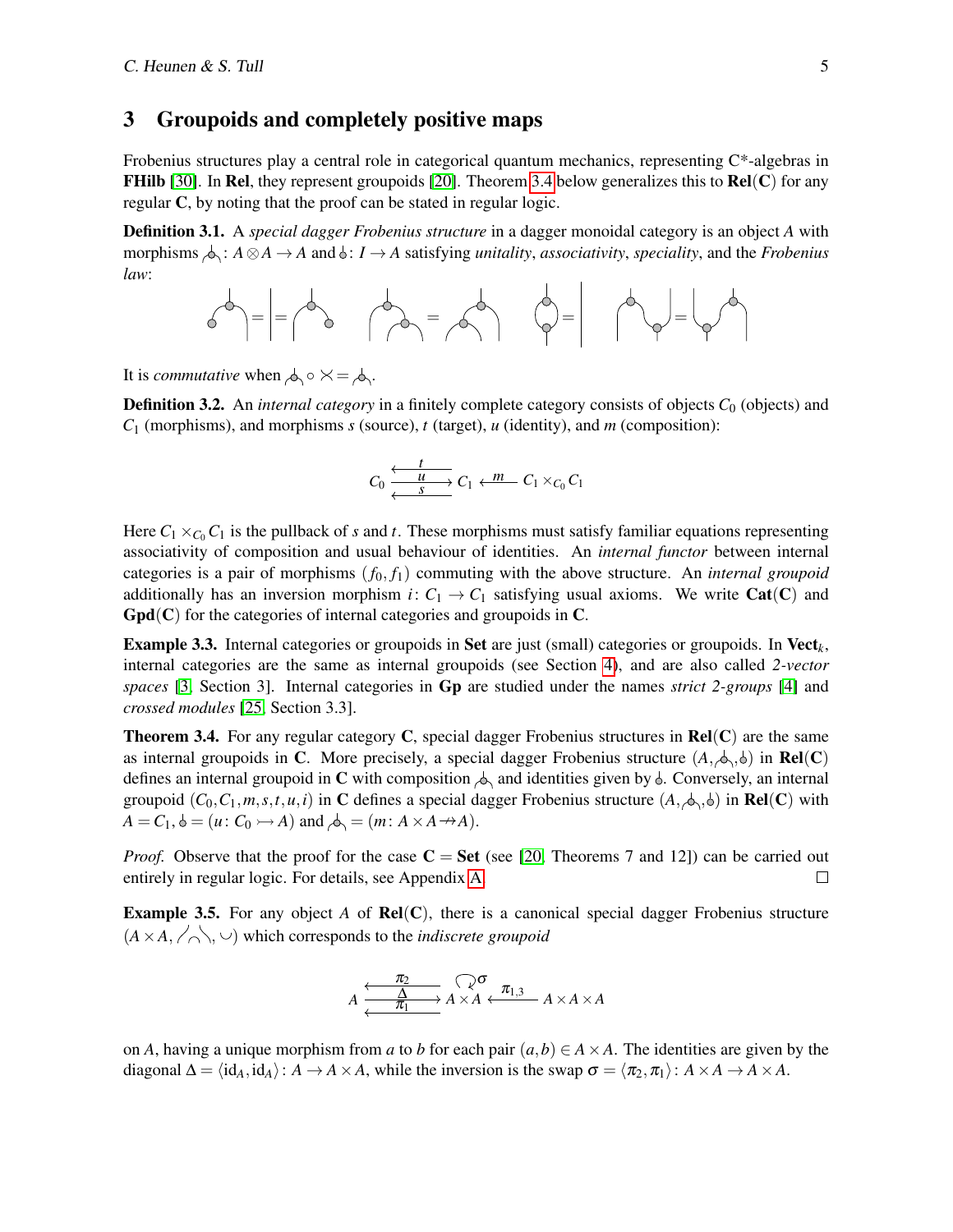Dagger Frobenius structures in C form the objects of a new category  $\mathbf{CP}(\mathbf{C})$  [\[16,](#page-12-3) [22\]](#page-12-4). The key example is that  $CP(FHilb)$  is the category of finite-dimensional  $C^*$ -algebras and completely positive maps. We briefly recall the relevant form of this *CP construction*; see Appendix [B](#page-14-0) for a proof that this is indeed a well-defined category. Recall that *positive* (endo)morphisms in a dagger category are those the form *g* † ◦ *g* for some morphism *g*.

**Definition 3.6.** Let C be a compact dagger category. Then  $\mathbf{CP}(C)$  is the category whose objects are special dagger Frobenius structures  $(A, \overline{\phi})$  in C, and where morphisms  $(A, \overline{\phi}) \stackrel{f^*}{\rightarrow} (B, \overline{\phi})$  are morphisms  $A \stackrel{f}{\rightarrow} B$  in **C** whose *Choi matrix* is positive:



for some *g*:  $A \otimes B \rightarrow X$  in C. Such morphisms *f* are called *completely positive*.

To classify completely positive morphisms in  $Rel(C)$ , we need to identify when a relation is positive, *i.e.* of the form  $R = \mathbb{I}(a, c) \in A \times A \mid (\exists b \in B) S(a, b) \wedge S(c, b)$  for some relation *S*:  $A \rightarrow B$ . Lemma [2.5](#page-3-0) showed that positive relations in any regular category satisfy

<span id="page-5-0"></span>
$$
R(a,b) \Rightarrow R(a,a) \land R(b,a). \tag{4}
$$

It follows that completely positive morphisms  $R: (A, \phi, \phi) \rightarrow (B, \phi, \phi)$  respect inverses [\[16,](#page-12-3) 7.2]:

$$
R(a,b) \Rightarrow R(a^{-1},b^{-1}) \wedge R(\mathrm{id}_{\mathrm{dom}(a)},\mathrm{id}_{\mathrm{dom}(b)}),\tag{5}
$$

where  $(A, \phi, \phi)$  and  $(B, \phi, \phi)$  are regarded as internal groupoids in C. However, the converse of either statement need not hold.

**Proposition 3.7.** The following are equivalent for a regular category:

- (a) every reflexive symmetric relation is positive;
- (b) a relation is positive if and only if it satisfies [\(4\)](#page-5-0);
- (c) a relation between dagger Frobenius structures is completely positive iff it respects inverses.

*Proof.* For  $(a \Rightarrow b)$ , let  $R : A \rightarrow A$  be any relation satisfying [\(4\)](#page-5-0), and define  $U = [a \in A \mid R(a, a)]$ . Then R restricted to *U* is reflexive and symmetric, hence equal to  $S^{\dagger} \circ S$  for some relation *S*. Then *R* is equal to  $S'^{\dagger}S'$  where  $S' = [(a, u) \in A \times U \mid (a = U(u)) \wedge S(a)]$ .

For  $(b \Rightarrow c)$ : the Choi matrix *S* of a relation *R* is given by  $S((a,b),(a',b')) \iff R(a'^{-1} \circ a,b' \circ b^{-1})$ , which can be seen to satsify [\(4\)](#page-5-0) iff *R* itself respects inverses.

To see (c  $\Rightarrow$  a), observe that a reflexive symmetric relation  $R \rightarrowtail A \times A$  defines a state  $R'$  in  $\mathbb{CP}(\mathbf{Rel}(\mathbf{C}))$ of the special dagger Frobenius structure given by the indiscrete groupoid on *A* (Example [3.5\)](#page-4-3). Positivity of the Choi matrix of  $R'$  in this case means that  $R$  is itself positive.  $\Box$ 

A category satisfying the properties of the previous proposition is called *positively regular*. We can now generalize the known description of  $\mathbb{CP}(\mathbb{R}e)$  of [\[16,](#page-12-3) Proposition 7.3].

<span id="page-5-1"></span>**Corollary 3.8.** Let C be a positively regular category. Then  $\mathbf{CP}(\mathbf{Rel}(C))$  is equivalent to the category of groupoids and relations in C that respect inverses.  $\Box$ 

**Example 3.9.** Set is positively regular, since any relation *R* satisfying [\(4\)](#page-5-0) is equal to  $S^{\dagger} \circ S$  with  $S =$  $\{(a,a,b),(a,b,a) \mid R(a,b)\}\.$  More generally, any coherent category, such as **KHaus**, is positively regular and hence so is any topos. Section [4](#page-6-0) will show that **Gp** and **Vect**<sub>k</sub> are positively regular.

The category of semigroups satisfying  $(\forall x, y)$  *xyx* = *yxy* is regular but not positively regular; positive relations satisfy  $R(a,b) \wedge R(c,d) \Rightarrow R(acb,dbc)$ , but relations satisfying [\(4\)](#page-5-0) need not.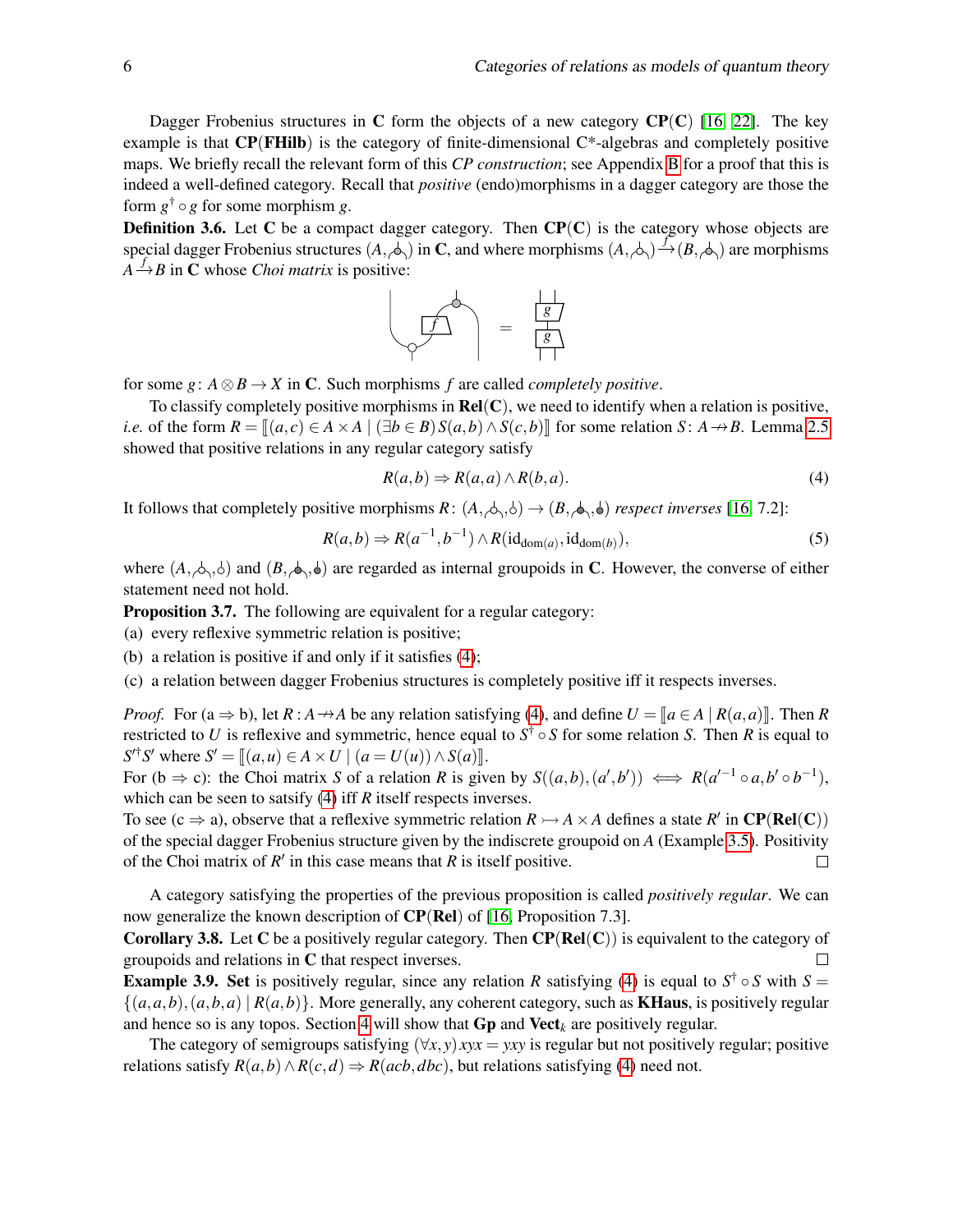#### <span id="page-6-0"></span>4 Mal'cev categories

This section studies a broad class of regular categories for which the CP construction takes a very natural form, allowing us to bypass the unusual notion of a relation respecting inverses.

**Definition 4.1.** A category **C** with finite limits is a *Mal'cev category* if every reflexive relation  $R \rightarrow AXA$ in C is an equivalence relation.

<span id="page-6-2"></span>**Proposition 4.2.** The following are equivalent for a regular category:

- (a) inverse-respecting subobjects  $R \rightarrow A_1$  of internal groupoids are closed under composition;
- (b) every relation  $R \rightarrowtail A \times A$  is difunctional:  $(\forall a, b, c, d \in A) R(a, b) \land R(c, b) \land R(c, d) \Rightarrow R(a, d);$
- (c) the category is Mal'cev.

*Proof.* For  $(a \Rightarrow b)$ , let  $R \rightarrow A \times A$  be a relation. Define a new relation  $S \rightarrow R \times R$  by setting  $S((a, b), (c, d))$ ⇔ *R*(*a*,*d*)∧*R*(*c*,*b*). Then *S* is reflexive, because it is defined on *R*, and symmetric. Thus *S* defines an inverse-respecting subobject of the indiscrete groupoid on *R*, and hence is closed under composition in  $R \times R$ . That is, *S* is transitive. Now suppose  $R(a,b)$ ,  $R(c,b)$ , and  $R(c,d)$ . Then  $S((a,b),(c,b))$  and  $S((c,b),(c,d))$ , hence  $S((a,b),(c,d))$ , and so  $R(a,d)$ .

To see (b  $\Rightarrow$  a), consider an inverse-respecting subobject  $R \rightarrow A_1$ , and set  $S = \mathbb{I}(a, b) \in A_1 \times A_1$  $(\text{dom}(a) = \text{cod}(b)) \land R(a, b)$ . For composable *a* and *b* in  $A_1$ , let  $x = \text{dom}(a) = \text{cod}(b)$ . Since *R* is closed under  $id_{dom(-)}$  and  $id_{cod(-)}$ , we have  $S(id_x, b)$ ,  $S(a, id_x)$ , and  $S(id_x, id_x)$ . Now  $S(a, b)$  by difunctionality, that is,  $R(a \circ b)$ , so R is closed under composition.

Finally,  $(b \Leftrightarrow c)$  is well-known [\[10,](#page-12-17) Proposition 1.2].

 $\Box$ 

Example 4.3. Mal'cev categories were first studied in the context of universal algebra. An algebraic variety is Mal'cev precisely when it contains an operation  $p(x, y, z)$  with  $p(x, y, y) = p(y, y, x) = x$ . Hence the categories  $G_p$  and  $Vect_k$  are regular Mal'cev, as are the categories of Lie algebras, abelian groups, rings, commutative rings, associative algebras, quasi-groups and Heyting algebras. Any abelian category such as  $\text{Mod}_R$  is Mal'cev. The opposite category of any topos is regular Mal'cev.

In a Mal'cev category C, the forgetful functor  $Gpd(C) \rightarrow Cat(C)$  is an isomorphism, that is, every internal category in C uniquely defines an internal groupoid [\[10,](#page-12-17) Theorem 2.2]. Moreover,  $Gpd(C)$  is regular when C is Mal'cev [\[18,](#page-12-12) Proposition 3.1 and Theorem 3.2]. In this case  $\text{Rel}(\text{Gpd}(C))$ , which we now describe, makes sense. By contrast,  $Rel(Gpd(Set))$  is ill-defined.

<span id="page-6-1"></span>**Lemma 4.4.** Let C be a regular category. Subobjects of  $(A_0, A_1)$  in **Gpd**(C) are subobjects  $R \rightarrowtail A_1$  in C that are closed under  $id_{dom(-)}$ , inverses, and composition.

*Proof.* Morphisms  $f = (f_0, f_1): (C_0, C_1) \rightarrow (D_0, D_1)$  in **Gpd**(**C**) are determined by morphisms  $f_1: C_1 \rightarrow C_1$ *D*<sub>1</sub> respecting the groupoid structure, since  $f_0$  can be reconstructed as  $c \mapsto \text{dom}(f_1(\text{id}_c))$  for  $c \in C_0$ . Now  $K_1 = \{(x, y) \in C_1 \times C_1 \mid f_1(x) = f_1(y)\}$  determines a subgroupoid  $K \leq C \times C$ , with  $f \circ \pi_1 = f \circ \pi_2 : K \to D$ . If *f* is monic in **Gpd**(**C**), then  $\pi_1 = \pi_2$  and so  $f_1$  is monic in **C**.

Theorem 4.5. Regular Mal'cev categories are positively regular. Conversely, a positively regular category C is Mal'cev if and only if Corollary [3.8](#page-5-1) provides equivalences

$$
CP(Rel(C)) \simeq Rel(Gpd(C)) \simeq Rel(Cat(C)).
$$

Note that  $\text{Rel}(\text{Gpd}(C))$  and  $\text{Rel}(\text{Cat}(C))$  are ill-defined for general positively regular C.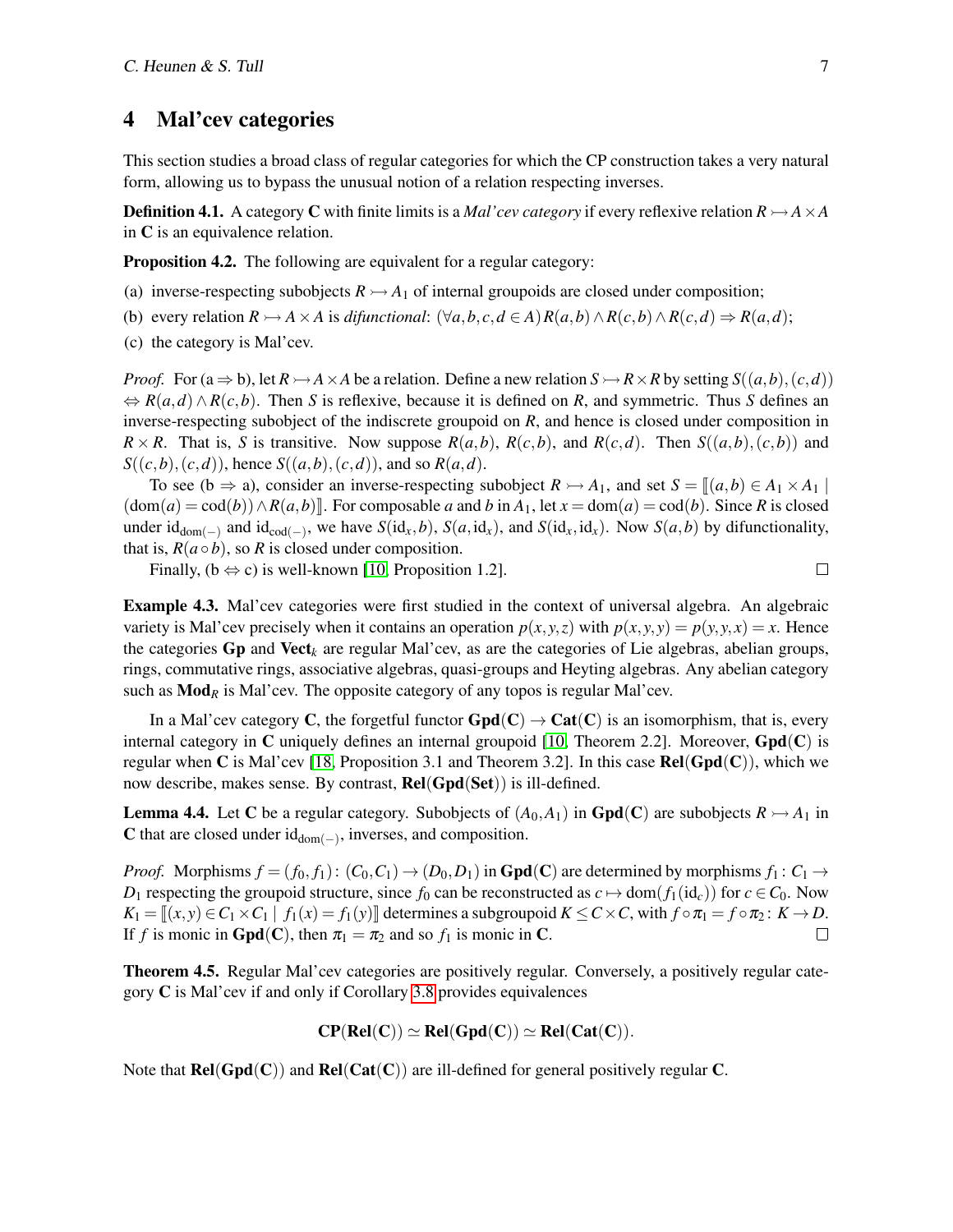*Proof.* For the first statement, let *R* be any reflexive symmetric relation in a regular Mal'cev category. Then *R* is an equivalence relation and hence satisfies  $R = R^{\dagger} \circ R$ , making it positive.

Now let C be a positively regular category. By Corollary [3.8,](#page-5-1)  $CP(Rel(C))$  is equivalent to the category of groupoids and relations that respect inverses. By Lemma [4.4](#page-6-1) and Proposition [4.2,](#page-6-2) the forgetful functor from  $\text{Rel}(\text{Gpd}(C))$  to this category is (well-defined and) an isomorphism if and only if C is Mal'cev, in which case  $Gpd(C)$  is isomorphic to  $Cat(C)$ .  $\Box$ 

Example 4.6. We may read the previous theorem as saying that the CP construction, usually taken to add mixed states and processes to pure quantum theory, can be regarded as a process of *categorification* in a broad class of categories of relations. The category  $Cat(Gp)$  of strict 2-groups is equivalent to the category CrMod of crossed modules, whence  $\mathbf{CP}(\mathbf{Rel}(Gp)) \simeq \mathbf{Rel}(\mathbf{CrMod})$ . Similarly,  $\mathbf{CP}(\mathbf{Rel}(\mathbf{Vect}_k))$  is equivalent to the category of relations in 2-vector spaces.

Next we observe that, in any Mal'cev regular category, just as every internal category is in fact a groupoid, there is also redundancy in the definition of a dagger Frobenius structure.

<span id="page-7-0"></span>**Theorem 4.7.** If C is a regular Mal'cev category, any pair of morphisms  $\phi: A \otimes A \rightarrow A$ ,  $\phi: I \rightarrow$ *A* in **Rel(C)** satisfying unitality form the composition and identities of an internal category in **C**, or equivalently a dagger special Frobenius structure in  $Rel(C)$ .

$$
\mathcal{A}_{\text{max}} = \begin{vmatrix} 1 & -\mathcal{A}_{\text{max}} & -\mathcal{A}_{\text{max}} & -\mathcal{A}_{\text{max}} & -\mathcal{A}_{\text{max}} & -\mathcal{A}_{\text{max}} & -\mathcal{A}_{\text{max}} & -\mathcal{A}_{\text{max}} & -\mathcal{A}_{\text{max}} & -\mathcal{A}_{\text{max}} & -\mathcal{A}_{\text{max}} & -\mathcal{A}_{\text{max}} & -\mathcal{A}_{\text{max}} & -\mathcal{A}_{\text{max}} & -\mathcal{A}_{\text{max}} & -\mathcal{A}_{\text{max}} & -\mathcal{A}_{\text{max}} & -\mathcal{A}_{\text{max}} & -\mathcal{A}_{\text{max}} & -\mathcal{A}_{\text{max}} & -\mathcal{A}_{\text{max}} & -\mathcal{A}_{\text{max}} & -\mathcal{A}_{\text{max}} & -\mathcal{A}_{\text{max}} & -\mathcal{A}_{\text{max}} & -\mathcal{A}_{\text{max}} & -\mathcal{A}_{\text{max}} & -\mathcal{A}_{\text{max}} & -\mathcal{A}_{\text{max}} & -\mathcal{A}_{\text{max}} & -\mathcal{A}_{\text{max}} & -\mathcal{A}_{\text{max}} & -\mathcal{A}_{\text{max}} & -\mathcal{A}_{\text{max}} & -\mathcal{A}_{\text{max}} & -\mathcal{A}_{\text{max}} & -\mathcal{A}_{\text{max}} & -\mathcal{A}_{\text{max}} & -\mathcal{A}_{\text{max}} & -\mathcal{A}_{\text{max}} & -\mathcal{A}_{\text{max}} & -\mathcal{A}_{\text{max}} & -\mathcal{A}_{\text{max}} & -\mathcal{A}_{\text{max}} & -\mathcal{A}_{\text{max}} & -\mathcal{A}_{\text{max}} & -\mathcal{A}_{\text{max}} & -\mathcal{A}_{\text{max}} & -\mathcal{A}_{\text{max}} & -\mathcal{A}_{\text{max}} & -\
$$

*Proof.* Since any internal category in C is a groupoid, the second statement follows from Theorem [3.4.](#page-4-2) Let  $\phi = (M : A \times A \rightarrow A)$  and  $\phi = (U : I \rightarrow A)$ . Then unitality corresponds to the formulae

$$
(\exists x \in U) M(x, a, a') \iff a = a'
$$
 (U1)

$$
(\exists x \in U) M(a, x, a') \iff a = a'
$$
 (U2)

We will first show that *M* is single-valued as a relation. Suppose that both  $M(a,b,c)$  and  $M(a,b,d)$ , then by [\(U1\)](#page-7-0) ( $\exists x \in U$ )  $M(c, x, c)$ , and applying difunctionality we have  $M(c, x, d)$  and so  $c = d$ . In any regular category, such a relation is represented by a subobject of the form  $(A \times A \leftarrow B \stackrel{m}{\longrightarrow} A)$  in C, where *B* =  $[(a,b) \in (A \times A) | (\exists c \in A) M(a,b,c)]$ ; see [\[9,](#page-11-4) Lemma 2.8]. Write  $(a,b) \downarrow$  for *B*(*a*,*b*). Define the following relations in C:

<span id="page-7-2"></span><span id="page-7-1"></span>
$$
S = [[a, x) \in A \times U \mid (a, x) \downarrow]] : A \to U
$$
 (6)

$$
T = [[a, y) \in A \times U \mid (y, a) \downarrow]] : A \to U \tag{7}
$$

just as in [\[20,](#page-12-5) Definition 2]. Now *S* is total, by [\(U2\)](#page-7-0), and single-valued since if  $M(a, x, a)$  and  $M(a, y, a)$ for *x*, *y* in *U*, then since unitality gives  $M(x, x, x)$  we have  $M(x, y, x)$  by difunctionality, and so  $x = y$ . The same holds for *T*, and so *S*, *T* correspond to morphisms *s*, *t* in C defining the data of an internal category

$$
U \xleftarrow{\underbrace{t \qquad \qquad } } A \xleftarrow{m} A \times_{U} A = B
$$

where it remains to show that *B* is in fact a pullback of *s* and *t*, *i.e.*  $(a,b) \downarrow$  if and only if  $s(a) = t(b)$ . Suppose that  $(a,b) \downarrow$  and  $s(a) = x$ . Then we have  $(a,b) \downarrow$ ,  $(a,x) \downarrow$ ,  $(x,x) \downarrow$  and hence  $(x,b) \downarrow$  by difunctionality. Conversely,  $(x, b) \downarrow$ ,  $(a, x) \downarrow$ , and  $(x, x) \downarrow$  implies that  $(a, b) \downarrow$ . Finally, in [\[10,](#page-12-17) Theorem 2.2] it is shown that, in any Mal'cev category, all of the equations required of an internal category follow automatically whenever  $m(a,s(a)) = a$ ,  $m(t(a), a) = a$ , and  $s(x) = x = t(x)$  for all  $a \in A$  and  $x \in U$ .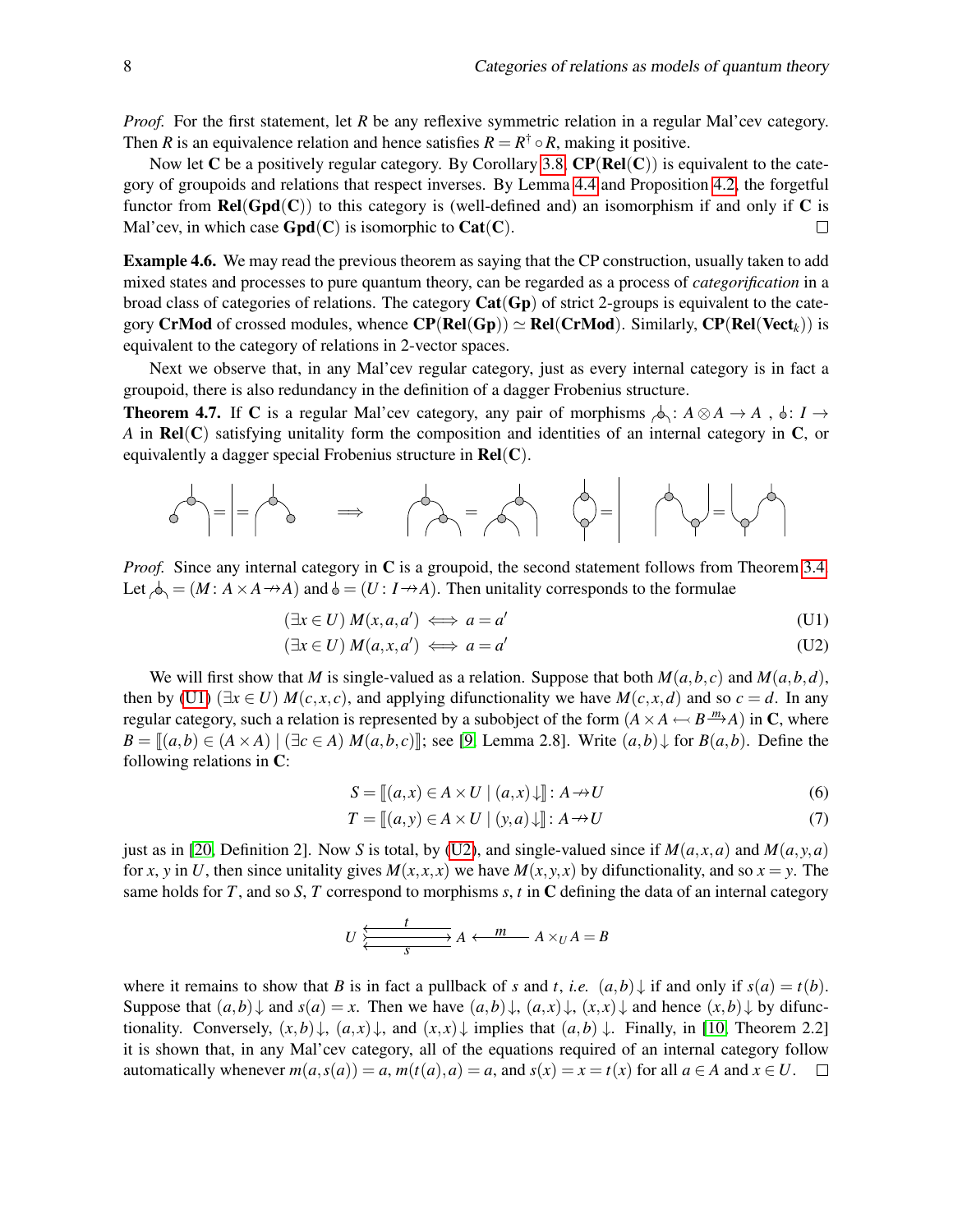Note that unitality is a property of  $\Diamond$  alone, since we must have  $\Diamond = [a \in A \mid \Diamond (a, a, a)]$ .

Example 4.8. Crossed modules are known to have numerous equivalent descriptions, as groups in Cat or Gpd, and as categories or groupoids in Gp [\[25,](#page-12-16) 3.1] [\[4\]](#page-11-6). We can now add that a crossed module is just a unital morphism  $\phi_1$  in Rel(Gp). Similarly, a 2-vector space is simply a unital morphism in Rel(Vect<sub>K</sub>).

# <span id="page-8-0"></span>5 Quantum properties of  $Rel(C)$

The category Rel of sets and relations is compact dagger, like FHilb, but fails to satisfy many properties that are seen as typical to quantum theory. This section presents three such properties of FHilb that fail in Rel but hold in Rel(C) whenever C is a regular Mal'cev category. In this sense  $Rel(C)$  is a 'more quantum' model than  $\text{Rel}$  for regular Mal'cev categories  $\text{C}$ . We conclude by countering this with some non-quantum features of our main  $Rel(C)$  examples not shared by Rel.

Heisenberg uncertainty The Heisenberg uncertainty principle states that no information can be obtained from a quantum system without disturbing its state [\[19,](#page-12-18) Section 5.2]. To model it categorically, we need an appropriate notion of quantum system. Following [\[16\]](#page-12-3), we will take *quantum structures* to be special dagger Frobenius structure of the form  $B = (A^* \otimes A, d \nearrow \land, d^{-1} \cup)$ , where the scalar  $d: I \to I$ is invertible. In FHilb, these correspond to the C\*-algebras  $\mathbb{M}_n$  of *n*-by-*n* matrices. In Rel(C) for regular C, these correspond to indiscrete groupoids on *A* (see Example [3.5\)](#page-4-3). We model the principle contrapositively as follows, abstracting the fact that POVMs on a Hilbert space *A* with *n* outcomes are precisely morphisms  $B \to B \otimes C$  in  $\mathbb{CP}^*[\mathbb{C}]$ , where *C* is a commutative special dagger Frobenius structure on  $\mathbb{C}^n$ .

Definition 5.1. A compact dagger category satisfies the *Heisenberg uncertainty principle* when the following holds for any quantum structure  $(B, \triangle, \triangle)$ , any commutative special dagger Frobenius structure  $(C, \phi, \phi)$ , and any completely positive morphism  $M : B \to B \otimes C$ :

<span id="page-8-1"></span>
$$
\frac{\left|\bigcup_{B}^{B}\right|}{\left|\bigcup_{B}^{B}\right|} = \left|\bigoplus_{B}^{B} \left(\exists \psi : I \rightarrow C\right) \left|\bigcup_{B}^{C} \left|\bigcup_{B}^{C}\right| \right| = \frac{\left|\bigcup_{B}^{C}\right|}{\left|\bigcup_{B}^{C}\right|} \tag{8}
$$

The category FHilb satisfies the Heisenberg uncertainty principle [\[23,](#page-12-19) Section 6.3].

Lemma 5.2. The category Rel does not satisfy the Heisenberg uncertainty principle.

*Proof.* Let *A* be the indiscrete groupoid on the two-element set  $\{x, y\}$ , and let *B* be the group  $\mathbb{Z}_2 = \{0, 1\}$ , regarded as a groupoid. The inverse-respecting relation

$$
M = \{(a, a, 0)) \mid a \in A\} \cup \{((x, x), (x, x), 1))\} \subseteq A \times (A \times B).
$$

satisfies  $M((x, x), (x, x), 1)$  but not  $M((y, y), (y, y), 1)$ .

**Proposition 5.3.** Let C be a regular Mal'cev category. Then  $Rel(C)$  satisfies the Heisenberg uncertainty principle for any quantum structure  $(B, \triangle, \triangle)$  and *any* special dagger Frobenius structure  $(C, \triangle, \triangle)$ .

 $\Box$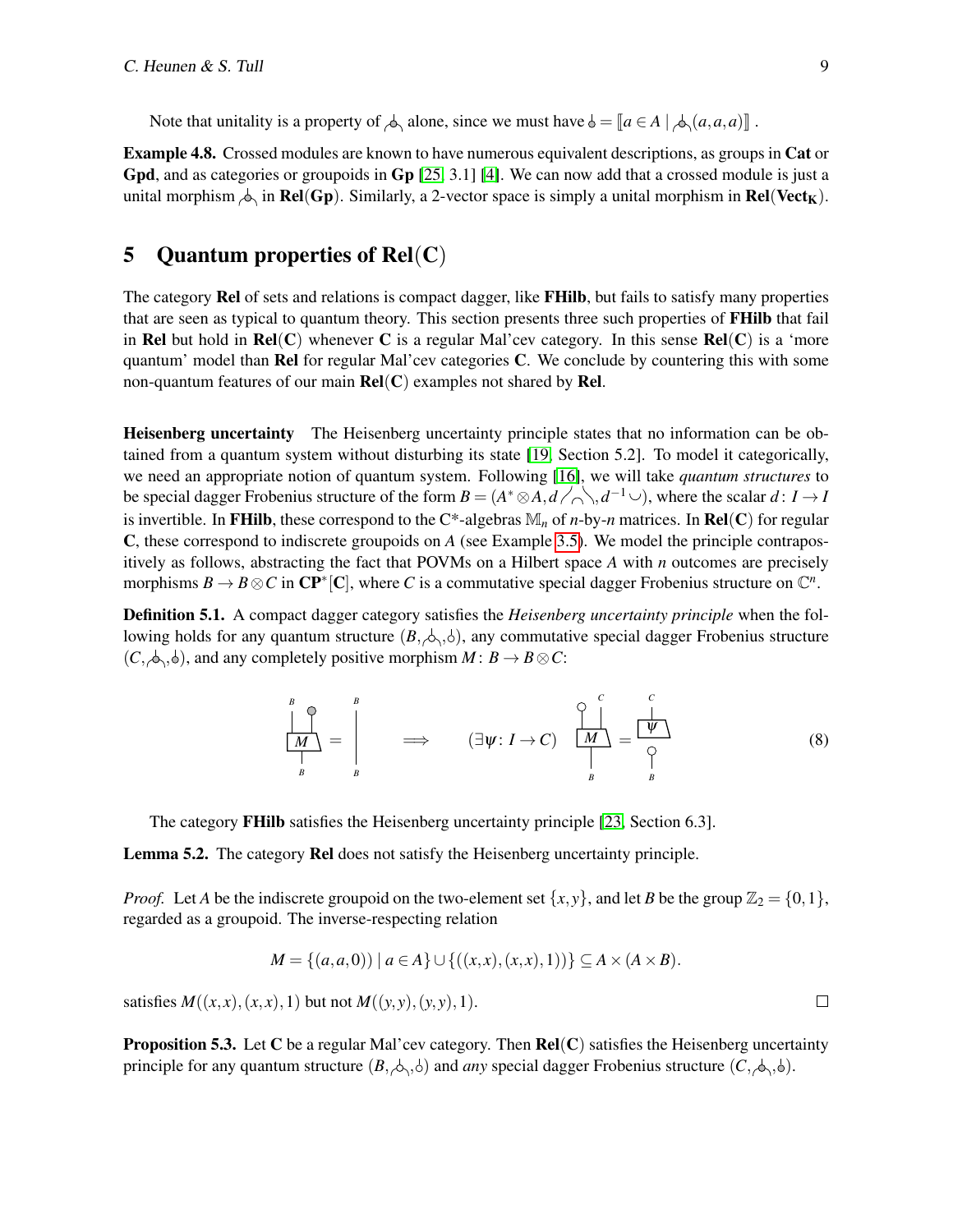*Proof.* Regard *M* as a relation  $M \rightarrow (A \times A) \times (A \times A) \times C$ , where *B* is the indiscrete groupoid on *A*. Suppose *M* satisfies the left-hand side of [\(8\)](#page-8-1), so that

<span id="page-9-0"></span>
$$
(\exists x \in C) M((a, a'), (b, b'), \mathrm{id}_{\mathrm{dom}(x)}) \iff (a, a') = (b, b'). \tag{9}
$$

We wish to show  $(\exists b \in A) M((a, a'), (b, b), x) \iff a = a' \land \psi(x)$  for some  $\psi \rightarrow C$ . Define the new relation  $T = \mathbb{I}(a, x) \in A \times C \mid M((a, a), (a, a), x) \mathbb{I}$ . Then by [\(9\)](#page-9-0) and closure of *M* under id<sub>dom</sub> and id<sub>cod</sub>, we have  $(\exists b \in A) M((a, a'), (b, b), x)$  if and only if  $(a = a') \wedge T(a, x)$ . It suffices to show that  $T(a, x)$ holds precisely when  $(\exists a' \in A) T(a',x)$ , because we may then take  $\psi = [\![x \in C \mid (\exists a \in A) T(a,x)]\!]$ .<br>Once more using (0) and algence of *M* under ideased ideased that  $(\forall a, a' \in A)$ .  $(\exists a)$ 

Once more using [\(9\)](#page-9-0) and closure of *M* under id<sub>dom</sub> and id<sub>cod</sub>, observe that  $(\forall a, a' \in A)$  ( $\exists x \in C$ ) such that  $T(a,x) \wedge T(a',x)$ . Hence if  $T(a',x)$  holds then  $(\exists y \in C)$   $T(a,y) \wedge T(a',y) \wedge T(a',x)$  and so by difunctionality  $T(a, x)$  holds, as desired.  $\Box$ 

Broadcasting While statistical mechanics includes its own version of the no-cloning theorem, it has instead been argued that one of the unique features of classical systems is in their capacity to be *broadcast* [\[5\]](#page-11-7). We now capture this property categorically, following [\[16\]](#page-12-3).

**Definition 5.4.** Let C be a compact dagger category. A *broadcasting map* for an object  $(A, \phi)$  of CP(C) is a morphism  $A \xrightarrow{B} A \otimes A$  in  $\mathbf{CP}(\mathbf{C})$  satisfying:

$$
\begin{array}{c}\nA \\
\downarrow \\
B \\
\downarrow \\
A\n\end{array} = \begin{array}{c}\nA \\
\downarrow \\
\downarrow \\
A\n\end{array} = \begin{array}{c}\nA \\
\downarrow \\
B \\
\downarrow \\
A\n\end{array}
$$

Any commutative dagger Frobenius structure in C has a broadcasting map  $\varphi$ , which can be shown to be completely positive. We say C satisfies the *no-broadcasting principle* if the converse holds.

The category FHilb satisfies the no-broadcasting principle [\[6\]](#page-11-8).

Lemma 5.5. [\[21\]](#page-12-1) The category Rel does not satisfy the no-broadcasting principle.

*Proof.* Let *G* be a nonabelian group, and regard it as a groupoid  $(G_0, G_1)$ . Define a morphism *B*:  $G_1 \times G_2$  $G_1 \rightarrow G_1$  in Rel by  $B = \{(g, id_{dom(g)}, g) \mid g \in G_1\} \cup \{(g, g, id_{dom(g)}) \mid g \in G_1\}$ . This relation respects inverses, so is a morphism of **CP(Rel)**. It is also a broadcasting map since  $(\exists x \in G_0) B(g, id_x, h) \iff$  $(\exists x \in G_0) B(g, h, id_x) \iff g = h \text{ for } g, h \in G_1.$  $\Box$ 

**Proposition 5.6.** For C regular Mal'cev,  $Rel(C)$  satisfies the no-broadcasting principle.

*Proof.* Suppose  $B \rightarrowtail A \times A \times A$  in  $\mathbb{CP}(\mathbb{R}el(\mathbb{C}))$  is broadcasting. Then:

<span id="page-9-1"></span>
$$
(\exists x \in A) B(a, id_{dom(x)}, a') \iff a = a' \iff (\exists x \in A) B(a, a', id_{dom(x)})
$$
\n(10)

Use closure of *B* under identities and inverses to show that, in any regular category  $C$ , [\(10\)](#page-9-1) implies  $(\forall a \in A)$  dom $(a) = \text{cod}(a)$ . Now, arguing in the internal logic of C, let  $a, a' \in A$  be such that dom $(a) =$  $dom(a')$ , so that  $B(a, id_{dom(a)}, a)$  and  $B(a', a', id_{dom(a)})$ . Since C is Mal'cev, *B* is closed under composition in *A* by Proposition [4.2,](#page-6-2) and so  $B(a \circ a' \circ a^{-1}, a', \mathrm{id}_{\mathrm{dom}(a)})$ . Hence  $a \circ a' = a' \circ a$  by [\(10\)](#page-9-1).  $\Box$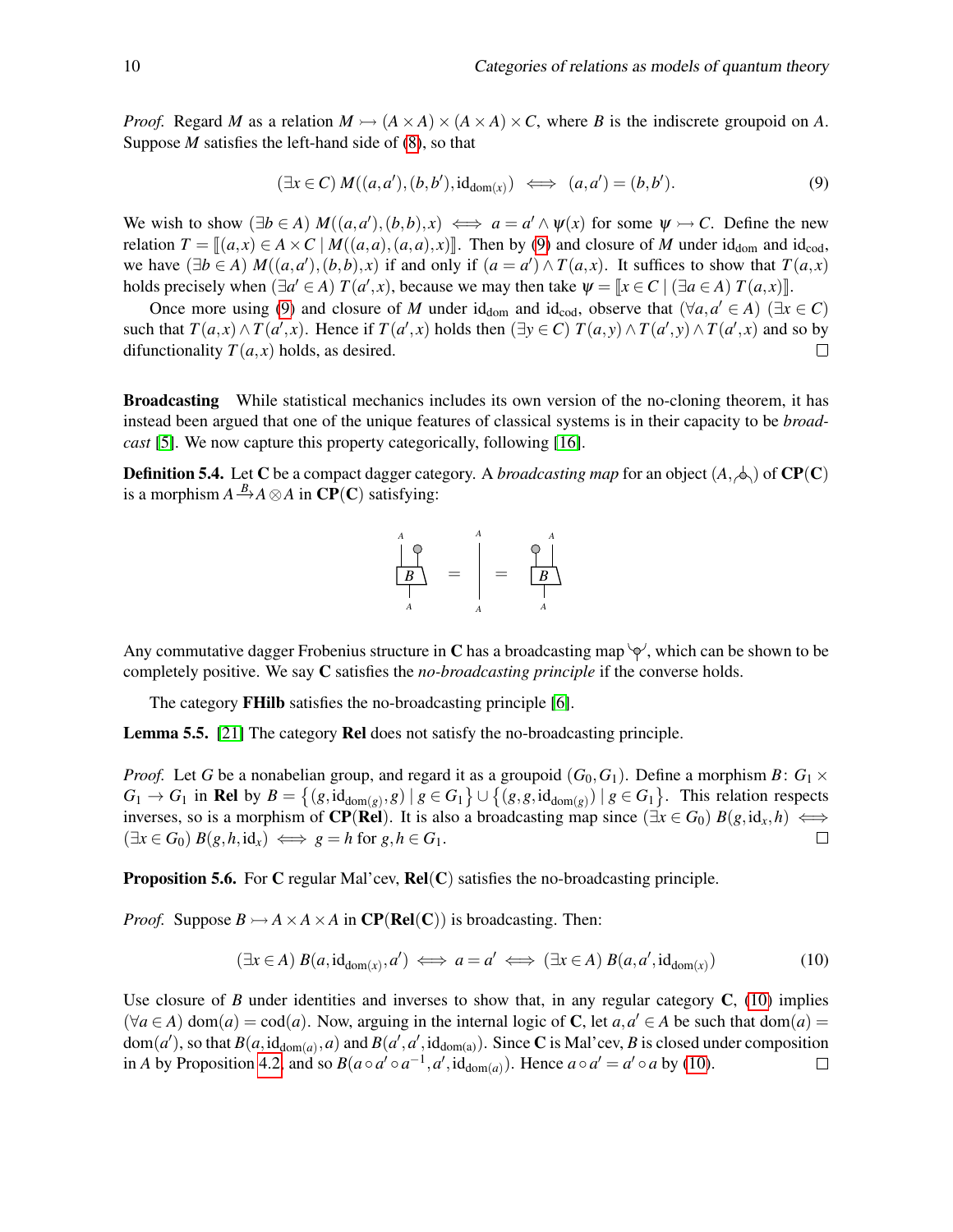Rank The third property we discuss concerns the linear structure of quantum theory. Due to this structure, morphisms in FHilb come with a notion of rank. Rays, morphisms of rank at most one, are reflected in the graphical calculus by disconnectedness.

<span id="page-10-0"></span>Definition 5.7. We say a monoidal dagger category satisfies the *bottleneck principle* if morphisms *R* factor through *I* whenever *R* † ◦*R* does so:

$$
(\exists \psi, \phi: I \rightarrow A) \begin{array}{ccc} \uparrow & & \uparrow & & \uparrow & & \uparrow & & \uparrow & & \uparrow & & \uparrow & & \uparrow & & \uparrow & & \uparrow & & \uparrow & & \uparrow & & \uparrow & & \uparrow & & \uparrow & & \uparrow & & \uparrow & & \uparrow & & \uparrow & & \uparrow & & \uparrow & & \uparrow & & \uparrow & & \uparrow & & \uparrow & & \uparrow & & \uparrow & & \uparrow & & \uparrow & & \uparrow & & \uparrow & & \uparrow & & \uparrow & & \uparrow & & \uparrow & & \uparrow & & \uparrow & & \uparrow & & \uparrow & & \uparrow & & \uparrow & & \uparrow & & \uparrow & & \uparrow & & \uparrow & & \uparrow & & \uparrow & & \uparrow & & \uparrow & & \uparrow & & \uparrow & & \uparrow & & \uparrow & & \uparrow & & \uparrow & & \uparrow & & \uparrow & & \uparrow & & \uparrow & & \uparrow & & \uparrow & & \uparrow & & \uparrow & & \uparrow & & \uparrow & & \uparrow & & \uparrow & & \uparrow & & \uparrow & & \uparrow & & \uparrow & & \uparrow & & \uparrow & & \uparrow & & \uparrow & & \uparrow & & \uparrow & & \uparrow & & \uparrow & & \uparrow & & \uparrow & & \uparrow & & \
$$

The category **FHilb** clearly satisfies the bottleneck principle, because rank $(f^{\dagger} \circ f) = \text{rank}(f)$ .

Lemma 5.8. The category Rel does not satisfy the bottleneck principle.

*Proof.* Let  $B = \{0, 1\}$ , and consider the relation  $R: B \to B$  given by  $R = \{(0, 0), (0, 1), (1, 1)\}$ . Now  $R^{\dagger} \circ R$ splits as the product relation  $B \times B$ , but *R* cannot be written as a product of subsets of *B*.  $\Box$ 

The previous lemma leads to unusual behaviour from a quantum perspective in **Rel**. For example, taking the partial trace of an entangled state  $\Psi$  can result in a pure state:



which cannot occur for entangled states in **FHilb**.

**Lemma 5.9.** The category  $\text{Rel}(C)$  satisfies the bottleneck principle for regular Mal'cev categories  $C$ .

*Proof.* A relation *R*: *A*  $\rightarrow$  *B* disconnecting in the above sense means  $R(a,b) \wedge R(a',b') \Rightarrow R(a,b')$ , in which case  $R(a,b) \iff (\exists a' \in A)R(a',b) \land (\exists b' \in B)R(a,b')$ . Suppose  $R^{\dagger} \circ R$  splits as in the left-hand side of Definition [5.7,](#page-10-0) and assume  $R(a,b)$  and  $R(a',b')$ ; we will show that  $R(a,b')$ . It follows from  $(R^{\dagger} \circ R)(a, a)$  and  $(R^{\dagger} \circ R)(a', a')$  that  $(R^{\dagger} \circ R)(a, a')$ , that is,  $(\exists e \in A) R(a, e) \land R(a', e)$ . But then  $R(a, e)$ ,  $R(a', e)$  and  $R(a', b')$ , and so  $R(a, b')$  holds by difunctionality.  $\Box$ 

**Projections** To finish, we show that the models  $\text{Rel}(C)$  for regular Mal'cev C, despite the above results, have some non-quantum features distinguishing them from **FHilb**. For example, by Proposition [4.2,](#page-6-2) any state  $\psi: I \to (A, \phi)$  in  $\mathbb{CP}(\mathbf{Rel}(C))$  is a *projection* [\[15,](#page-12-0) Definition 3.1]:



This is not the case in FHilb, where, up to scalar factors, the projections of a quantum structure are precisely projections in the usual sense, while states are arbitrary density matrices.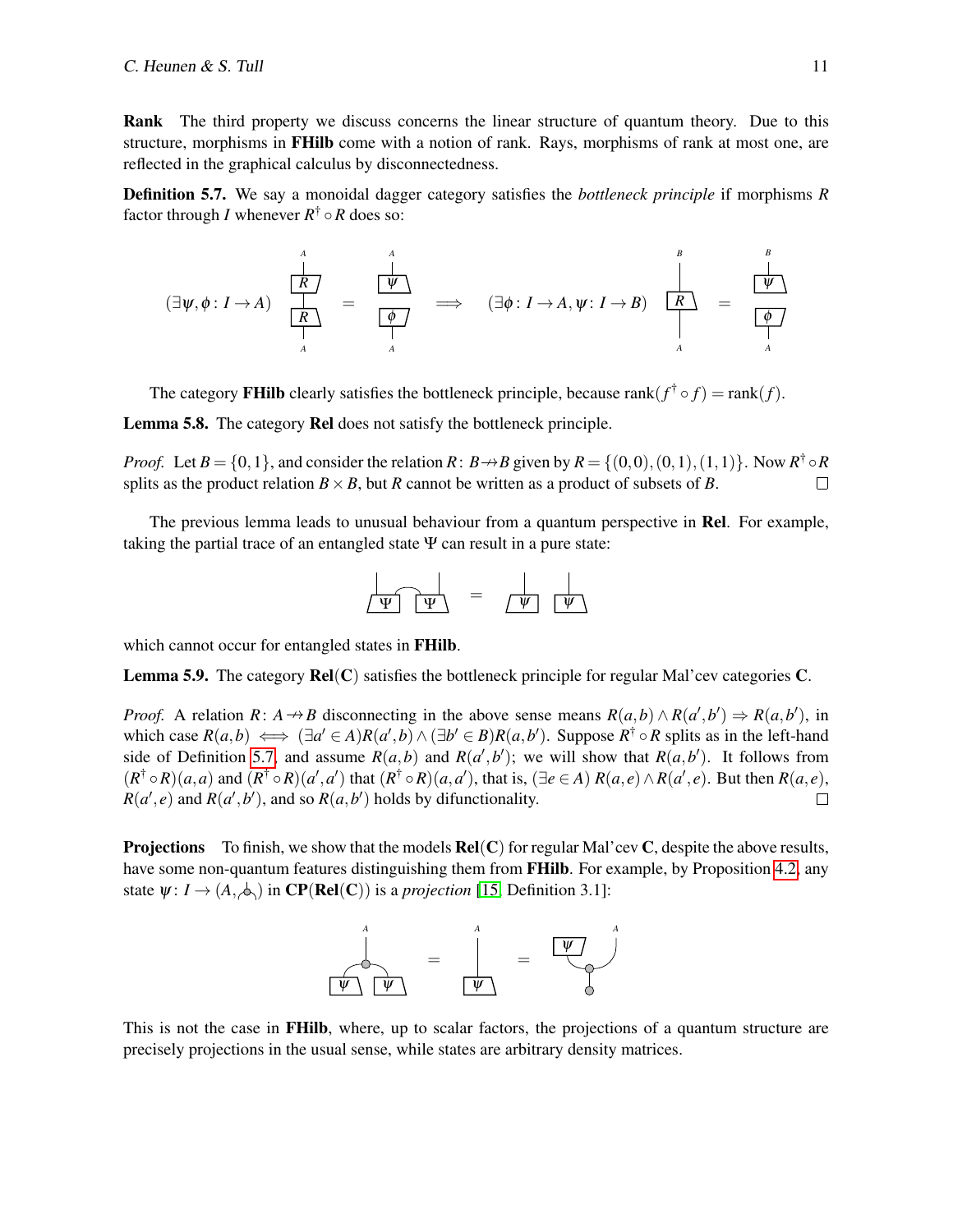Unique measurement outcomes Another more striking difference from FHilb is that many of the categories  $\text{Rel}(C)$  lack distinct classical outcomes of experiments. These outcomes are represented categorically by states copied by the map  $\varphi$  of a commutative Frobenius structure [\[13\]](#page-12-20).

We call an object *A* of a regular category C *inhabited* if  $\left[\exists a \in A\right] = id_1 : 1 \rightarrow 1$ , and C *entirely inhabited* when this holds for all objects. Equivalently, any subobject of a terminal object 1 is isomorphic to 1.

Proposition 5.10. Let C be an entirely inhabited regular category. Then any two copyable states *H*, *T* of a special dagger Frobenius structure  $(A, \phi)$  in **Rel**(**C**) are equal.

*H* = *H H T* = *T T* =⇒ *H* = *T*

*Proof.* Arguing just as in **Rel(Set)**, any copyable state *H* of an internal groupoid  $(A, \phi)$  is easily seen to satisfy  $\text{dom}(a) = \text{cod}(a')$  for all its members  $a, a'$ , and  $(\text{dom}(a) = \text{dom}(b)) \wedge H(b) \implies H(a)$  for any *a*, *b* in *A*. Now by assumption *H* ∧*T* is inhabited, meaning (∃*b* ∈ *A*) *H*(*b*) ∧ *T*(*b*). Hence *T*(*a*) implies that dom(*a*) = dom(*b*) with *b* in *H*, and so  $H(a)$  holds also.  $\Box$ 

Example 5.11. Any regular category with a zero object is entirely inhabited. This includes any abelian category, along with our main examples of Mal'cev categories Gp and Vect*k*. Hence these categories will be unable to model protocols which require distinct copyable states to represent classical bits. An 'ideal' choice of C for a toy model would be Mal'cev regular, while not being entirely inhabited: the category of quasi-groups provides such an example.

#### References

- <span id="page-11-0"></span>[1] S. Abramsky & B. Coecke (2004): *A categorical semantics of quantum protocols*. In: Logic in Computer Science 19, IEEE Computer Society, pp. 415–425, doi[:10.1109/lics.2004.1319636.](http://dx.doi.org/10.1109/lics.2004.1319636)
- <span id="page-11-1"></span>[2] J.C. Baez (2006): *The structural foundations of quantum gravity*, chapter Quantum quandaries: a category-theoretic perspective, pp. 240–266. Oxford University Press, doi[:10.1093/acprof:oso/9780199269693.003.0008.](http://dx.doi.org/10.1093/acprof:oso/9780199269693.003.0008)
- <span id="page-11-5"></span>[3] J.C. Baez & A.S. Crans (2004): *Higher-dimensional algebra VI: Lie 2-algebras*. Theory and Applications of Categories [electronic only] 12, pp. 492–538. Available at <http://eudml.org/doc/124264>.
- <span id="page-11-6"></span>[4] J.C. Baez & A.D. Lauda (2004): *Higher-dimensional algebra. V: 2-Groups.* Theory and Applications of Categories [electronic only] 12, pp. 423–491. Available at <http://eudml.org/doc/124217>.
- <span id="page-11-7"></span>[5] H. Barnum, J. Barrett, M. Leifer & A. Wilce (2007): *Generalized No-broadcasting theorem*. Physical Review Letters 99(24), pp. 1–4, doi[:10.1103/PhysRevLett.99.240501.](http://dx.doi.org/10.1103/PhysRevLett.99.240501)
- <span id="page-11-8"></span>[6] H. Barnum, C.M. Caves, C. a. Fuchs, R. Jozsa & B. Schumacher (1996): *Noncommuting Mixed States Cannot Be Broadcast*. Phys. Rev. Lett. 76(2818), doi[:10.1103/PhysRevLett.76.2818.](http://dx.doi.org/10.1103/PhysRevLett.76.2818)
- <span id="page-11-2"></span>[7] F. Bonchi, P. Sobociński & F. Zanasi (2014): A Categorical Semantics of Signal Flow Graphs. In: CONCUR 2014, Lecture Notes in Computer Science 8704, Springer, pp. 435–450, doi[:10.1007/978-3-662-44584-6˙30.](http://dx.doi.org/10.1007/978-3-662-44584-6_30)
- <span id="page-11-3"></span>[8] R. Brown (1999): *Groupoids and crossed objects in algebraic topology*. Homology, Homotopy and Applications 1(1), pp. 1–78, doi[:10.4310/hha.1999.v1.n1.a1.](http://dx.doi.org/10.4310/hha.1999.v1.n1.a1)
- <span id="page-11-4"></span>[9] C. Butz (1998): *Regular Categories and Regular Logic*. BRICS Lecture Series LS-98-2, p. 46. Available at <http://www.brics.dk/LS/98/2/BRICS-LS-98-2.pdf>.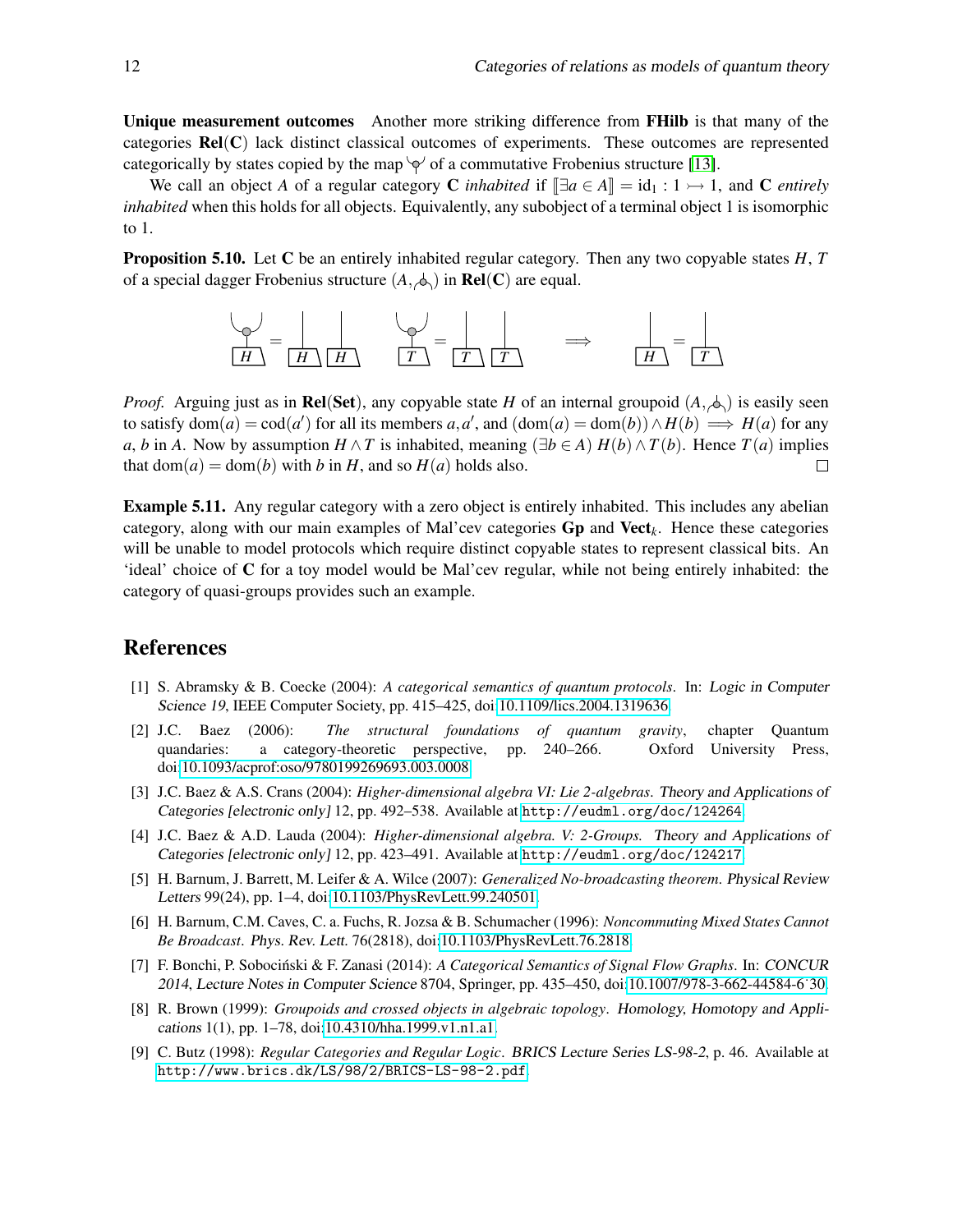- <span id="page-12-17"></span>[10] A. Carboni, M.C. Pedicchio & N. Pirovano (1991): *Internal Graphs and Internal Groupoids in Mal'cev Categories*. Category Theory 1991: Proceedings of an International Summer Category Theory.
- <span id="page-12-8"></span>[11] A. Carboni & R.F.C. Walters (1987): *Cartesian bicategories I*. Journal of Pure and Applied Algebra 49, pp. 11–32, doi[:10.1016/0022-4049\(87\)90121-6.](http://dx.doi.org/10.1016/0022-4049(87)90121-6)
- <span id="page-12-13"></span>[12] B. Coecke & R. Duncan (2011): *Interacting Quantum Observables*. New Journal of Physics 13(4), p. 043016, doi[:10.1007/978-3-540-70583-3˙25.](http://dx.doi.org/10.1007/978-3-540-70583-3_25)
- <span id="page-12-20"></span>[13] B. Coecke & R. Duncan (2011): *Interacting quantum observables: categorical algebra and diagrammatics*. New Journal of Physics 13(4), p. 043016, doi[:10.1088/1367-2630/13/4/043016.](http://dx.doi.org/10.1088/1367-2630/13/4/043016)
- <span id="page-12-2"></span>[14] B. Coecke & B. Edwards (2011): *Toy quantum categories*. In: Quantum Physics and Logic 2008, ENTCS, 270, pp. 29–40, doi[:10.1016/j.entcs.2011.01.004.](http://dx.doi.org/10.1016/j.entcs.2011.01.004)
- <span id="page-12-0"></span>[15] B. Coecke, C. Heunen & A. Kissinger (2013): *Compositional Quantum Logic*. In B. Coecke, L. Ong & P. Panangaden, editors: Computation, Logic, Games, and Quantum Foundations. The Many Facets of Samson Abramsky, Lecture Notes in Computer Science 7860, Springer Berlin Heidelberg, pp. 21–36, doi[:10.1007/978-3-642-38164-5˙3.](http://dx.doi.org/10.1007/978-3-642-38164-5_3)
- <span id="page-12-3"></span>[16] B. Coecke, C. Heunen & A. Kissinger (2014): *Categories of quantum and classical channels*. Quantum Information Processing, pp. 1–31, doi[:10.1007/s11128-014-0837-4.](http://dx.doi.org/10.1007/s11128-014-0837-4)
- <span id="page-12-14"></span>[17] P. Freyd & A. Scedrov (1990): *Categories, allegories*. 39, Elsevier, doi[:10.5860/choice.29-2765.](http://dx.doi.org/10.5860/choice.29-2765)
- <span id="page-12-12"></span>[18] M. Gran (1999): *Internal categories in Malcev categories*. Journal of Pure and Applied Algebra 143(1-3), pp. 221–229, doi[:10.1016/S0022-4049\(98\)00112-1.](http://dx.doi.org/10.1016/S0022-4049(98)00112-1)
- <span id="page-12-18"></span>[19] T. Heinosaari & M. Ziman (2012): *The mathematical language of quantum theory*. Cambridge University Press, doi[:10.1017/cbo9781139031103.](http://dx.doi.org/10.1017/cbo9781139031103)
- <span id="page-12-5"></span>[20] C. Heunen, I. Contreras & A. S. Cattaneo (2013): *Relative Frobenius algebras are groupoids*. Journal of Pure and Applied Algebra 217(1), pp. 114 – 124, doi[:10.1016/j.jpaa.2012.04.002.](http://dx.doi.org/10.1016/j.jpaa.2012.04.002)
- <span id="page-12-1"></span>[21] C. Heunen & A. Kissinger (2015): *Can quantum theory be characterized by information-theoretic constraints?* in preparation.
- <span id="page-12-4"></span>[22] C. Heunen, A. Kissinger & J. Vicary (2015): *Faces of complete positivity*. in preparation.
- <span id="page-12-19"></span>[23] H. Maassen (2010): *Quantum Information, Computation and Cryptography*, chapter Quantum Probability and Quantum Information, pp. 65–108. Lecture Notes in Physics 808, Springer, doi[:10.1007/978-3-642-](http://dx.doi.org/10.1007/978-3-642-11914-9_3) [11914-9˙3.](http://dx.doi.org/10.1007/978-3-642-11914-9_3)
- <span id="page-12-11"></span>[24] J. C. Morton (2011): *Two-vector spaces and groupoids*. Applied Categorical Structures 19(4), pp. 659–707, doi[:10.1007/s10485-010-9225-0.](http://dx.doi.org/10.1007/s10485-010-9225-0)
- <span id="page-12-16"></span>[25] B. Noohi (2007): *Notes on 2-groupoids, 2-groups and crossed modules*. Homology, Homotopy and Applications 9(1), pp. 75–106, doi[:10.4310/HHA.2007.v9.n1.a3.](http://dx.doi.org/10.4310/HHA.2007.v9.n1.a3)
- <span id="page-12-6"></span>[26] P. Selinger (2009): *A survey of graphical languages for monoidal categories*. In: New Structures for Physics, Lecture Notes in Physics, Springer, pp. 289–355, doi[:10.1007/978-3-642-12821-9˙4.](http://dx.doi.org/10.1007/978-3-642-12821-9_4)
- <span id="page-12-10"></span>[27] P. Selinger (2012): *Finite dimensional Hilbert spaces are complete for dagger compact closed categories*. Logical Methods in Computer Science 8(3), p. 6, doi[:10.2168/lmcs-8\(3:6\)2012.](http://dx.doi.org/10.2168/lmcs-8(3:6)2012)
- <span id="page-12-9"></span>[28] C.E. Shannon (1943): *Analogue of the Vernam System for Continuous Time Series*. Memorandum MM 43-110-44, Bell Laboraties, doi[:10.1109/9780470544242.ch3.](http://dx.doi.org/10.1109/9780470544242.ch3)
- <span id="page-12-7"></span>[29] M. Stay & J. Vicary (2013): *Bicategorical semantics for nondeterministic computation*. Electronic Notes in Theoretical Computer Science 298, pp. 367–382, doi[:10.1016/j.entcs.2013.09.022.](http://dx.doi.org/10.1016/j.entcs.2013.09.022)
- <span id="page-12-15"></span>[30] J. Vicary (2011): *Categorical formulation of finite-dimensional quantum algebras*. Communications in Mathematical Physics 304(3), pp. 765–796, doi[:10.1007/s00220-010-1138-0.](http://dx.doi.org/10.1007/s00220-010-1138-0)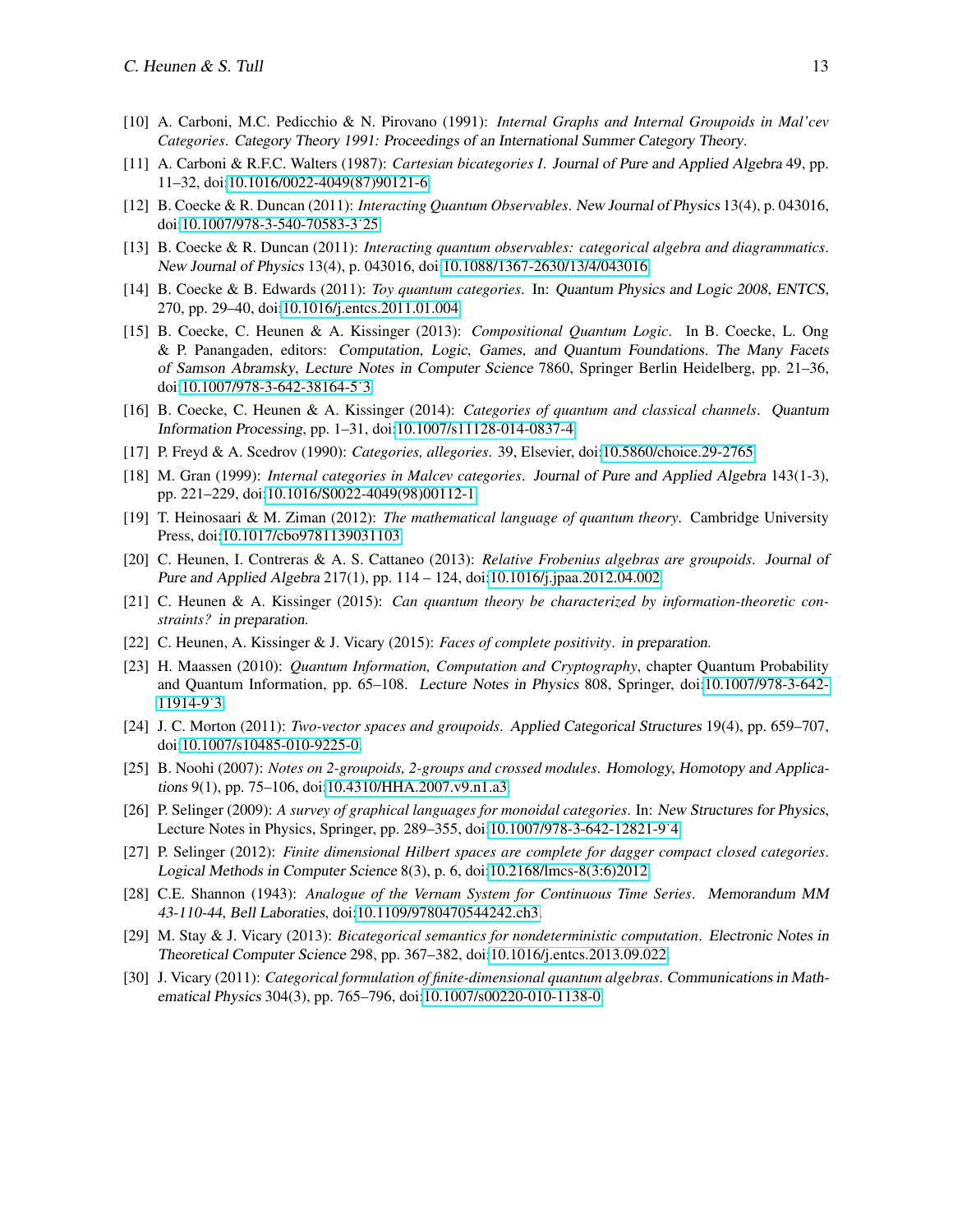## <span id="page-13-0"></span>A Proof of Theorem [3.4](#page-4-2) for regular categories

*Proof.* Let C be regular and let  $(A, \phi, \phi)$  be a special dagger Frobenius structure in **Rel**(C), with  $\phi$  =  $(M: A \times A \rightarrow A)$ , and  $\phi = (U \rightarrow A)$ . We already saw how unitality is interpreted as the two regular formulae  $(U1)$ , and  $(U2)$ , while the other equations of Definition  $(3.1)$  translate into:

$$
(\exists e \in A) M(a,b,e) \land M(e,c,d) \iff (\exists e \in A) M(a,e,d) \land M(b,c,e)
$$
 (A)

$$
(\exists b \in A)(\exists c \in A) M(b, c, a) \land M(b, c, a') \iff a = a'
$$
 (S)

$$
(\exists e \in A) M(a, e, c) \land M(e, d, b) \iff (\exists e \in A) M(c, e, a) \land M(e, b, d)
$$
 (F)

We follow the same proof strategy as in Theorem [4.7.](#page-7-0) It follows from [\(S\)](#page-13-0) that *M* is single-valued as a relation and hence corresponds to a subobject of the form  $(A \times A \leftarrow B \stackrel{m}{\longrightarrow} A)$  in C. Again, we write  $(a,b)$  for  $B(a,b)$ , so that  $M(a,b,c)$  means that  $(a,b)$  and  $m(a,b) = c$ , and define relations  $S: A \rightarrow U$ ,  $T: A \rightarrow U$  by [\(6\)](#page-7-1) and [\(7\)](#page-7-2), as well as

$$
I = [[a,b) \in A \times A \mid (\exists x \in U)(\exists y \in U) M(a,b,x) \land M(b,a,y)]] : A \rightarrow A
$$

It suffices to show these relations are total and single-valued, as they then correspond uniquely to morphisms *s*, *t* and *i* in C defining the data of an internal groupoid

$$
U \xleftarrow{\text{t}} A \xleftarrow{\text{Q}i} A \times_U A = B
$$

where we must also show that *B* is in fact a pullback of *s* and *t*.

From the unit laws [\(U1\)](#page-7-0), [\(U2\)](#page-7-0) and associativity [\(A\)](#page-13-0), deduce that elements of *U* only compose when they are equal, and then that if  $(a, x) \downarrow$  and  $(a, y) \downarrow$  we have  $(x, y) \downarrow$  by associativity, and so  $x = y$ . Hence *S* is total and single-valued, as is *T* similarly. The special case of [\(F\)](#page-13-0) in which  $b = s(a)$ ,  $c = t(a)$  and  $d = a$ shows that *I* is total:

$$
(\exists e \in A) M(a, e, s(a)) \land M(e, a, t(a)),
$$

that is, 'every morphism has an inverse'. Uniqueness of inverses then follows as for any category, once we have shown that the composition *m* is associative. Writing  $a^{-1}$  for any inverse of *a*, associativity [\(A\)](#page-13-0) gives  $m(a^{-1}, a) = s(a)$ , and it follows that *a* and *b* are composable whenever  $s(a) = t(b)$ . Conversely, when a and b are composable,  $m(a,b) = m(m(a,s(a)),b) = m(a,m(s(a),b))$  by [\(A\)](#page-13-0) and so  $s(a) = t(b)$ . Hence *B* is indeed the pullback of *s* and *t*.

It remains to verify that these morphisms satisfy the equations defining an internal groupoid. Associativity of *m* only requires further that  $(a,b) \downarrow$  and  $(b,c) \downarrow$  imply  $(m(a,b), c) \downarrow$ . From [\(A\)](#page-13-0) we find that  $(m(a,b), s(b))$  whenever *a* and *b* compose, and hence  $s(m(a,b)) = s(b)$  as desired. Finally, that inverses behave as expected follows from the definition of *I*.

Thus any dagger special Frobenius structure in  $Rel(C)$  defines an internal groupoid in C. Note also that this is the only possible choice of *s*, *t* and *i* compatible with *M* and *U* since any groupoid operations must satisfy the formulae defining *S*, *T* and *I*.

Conversely, given any internal groupoid  $(C_0, C_1, m, s, t, u, i)$  in C, we must show that  $M = \phi_0 =$  $(m: C_1 \times C_1 \rightarrow C_1)$  and  $U = \phi = (u: C_0 \rightarrow C_1)$  satisfy the formulae [\(S\)](#page-13-0), [\(A\)](#page-13-0), [\(U1\)](#page-7-0), [\(U2\)](#page-7-0), and [\(F\)](#page-13-0). Special-ity [\(S\)](#page-13-0) simply states that the relation  $\Diamond$  is single-valued and surjective, which holds since  $m(a, s(a)) = a$ for any *a* in *C*1. Equation [\(A\)](#page-13-0) follows from associativity of composition *m*. Unitality [\(U1\)](#page-7-0) and [\(U2\)](#page-7-0) follows from the equations satisfied by *u*, *s* and *t*. Finally, the Frobenius law [\(F\)](#page-13-0) simply amounts to the statement that  $m(a^{-1}, c) = m(b, d^{-1})$  if and only if  $m(c^{-1}, a) = m(d, b^{-1})$ .  $\Box$